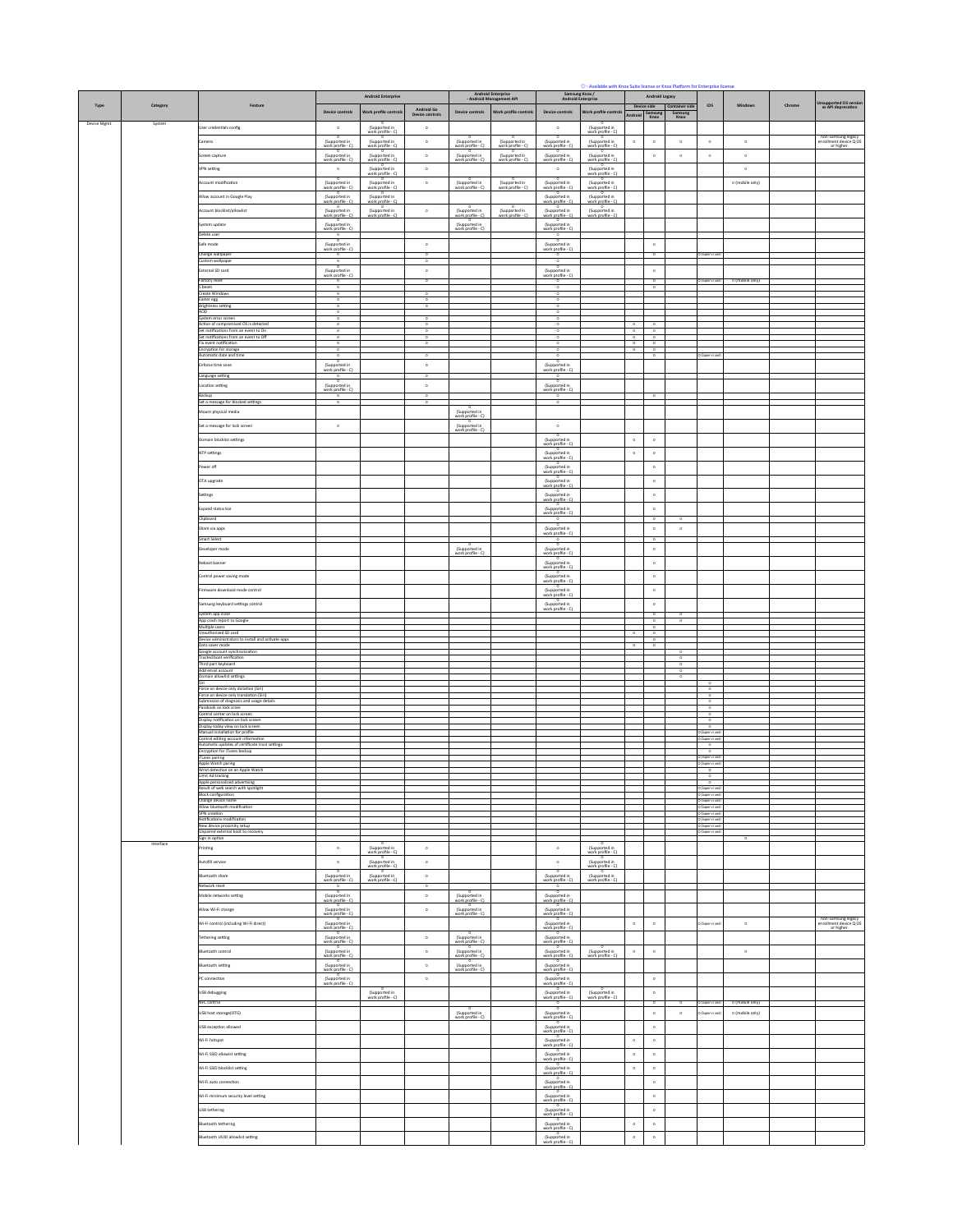|           | <b>Sluetooth UUID blockList setting</b>                                                                                                                                                                                                   |                                                                |                                                         |                                                |                                                                         |                                               | Supported in                                                   |                                                         | $^\circ$                 | $^{\circ}$                          |                                        |                                              |                 |                                                                                                            |
|-----------|-------------------------------------------------------------------------------------------------------------------------------------------------------------------------------------------------------------------------------------------|----------------------------------------------------------------|---------------------------------------------------------|------------------------------------------------|-------------------------------------------------------------------------|-----------------------------------------------|----------------------------------------------------------------|---------------------------------------------------------|--------------------------|-------------------------------------|----------------------------------------|----------------------------------------------|-----------------|------------------------------------------------------------------------------------------------------------|
|           | Now USB devices for default access by all                                                                                                                                                                                                 |                                                                |                                                         |                                                |                                                                         |                                               | work profile - C)<br>$^\circ$                                  | (Supported in<br>work profile - C)                      |                          |                                     |                                        |                                              |                 |                                                                                                            |
|           | The distribution of the Android Enterprise > interface > Wi-Fi menu in<br>MCM großb is the Android Enterprise > interface > Wi-Fi menu in<br>SERCAD - interface<br>SERCAD - interface<br>SERCAD - interface<br>SERCAD - interface<br>SERC |                                                                |                                                         |                                                |                                                                         |                                               |                                                                |                                                         |                          | $^{\circ}$                          |                                        |                                              |                 |                                                                                                            |
|           |                                                                                                                                                                                                                                           |                                                                |                                                         |                                                |                                                                         |                                               | (Supported in<br>work profile - C)                             |                                                         |                          |                                     |                                        |                                              |                 |                                                                                                            |
|           |                                                                                                                                                                                                                                           |                                                                |                                                         |                                                |                                                                         |                                               | (Supported in<br>work profile - C)                             |                                                         |                          | $\circ$                             |                                        |                                              |                 |                                                                                                            |
|           |                                                                                                                                                                                                                                           |                                                                |                                                         |                                                |                                                                         |                                               | (Supported in<br>work profile - C)                             |                                                         |                          | $^{\circ}$                          |                                        |                                              |                 |                                                                                                            |
|           |                                                                                                                                                                                                                                           |                                                                |                                                         |                                                |                                                                         |                                               | (Supported in<br>work profile - C)                             |                                                         |                          | $^\circ$                            |                                        |                                              |                 |                                                                                                            |
|           | Wearable equipment policy ingeritance<br>Add a new Wi-Fi network<br>Add a new Wi-Fi network                                                                                                                                               |                                                                |                                                         |                                                |                                                                         |                                               |                                                                |                                                         |                          | $\circ$                             |                                        |                                              |                 |                                                                                                            |
|           | Wi-Fi proxy setting<br>Network deive access                                                                                                                                                                                               |                                                                |                                                         |                                                |                                                                         |                                               |                                                                |                                                         |                          | $\circ$                             |                                        | O (Supervised                                |                 |                                                                                                            |
|           | Connect wi-fi to allowed networks only<br>Network deive access                                                                                                                                                                            |                                                                |                                                         |                                                |                                                                         |                                               |                                                                |                                                         |                          |                                     |                                        | O (Supervised<br>O (Supervised)              |                 |                                                                                                            |
| Security  | SafetyNet Attestation                                                                                                                                                                                                                     | $\circ$                                                        | (Supported in                                           | $\circ$                                        |                                                                         |                                               | $\circ$                                                        | Supported in                                            |                          |                                     |                                        |                                              |                 |                                                                                                            |
|           | Enforce multi factor authentication<br>Screen timeout                                                                                                                                                                                     | ढ                                                              | work profile - C)                                       | $\overline{\phantom{a}}$                       |                                                                         |                                               | $\overline{\phantom{a}}$                                       | work profile - C)                                       |                          |                                     |                                        |                                              |                 |                                                                                                            |
|           | laximum screen timeout                                                                                                                                                                                                                    | $^\circ$                                                       |                                                         | $^{\circ}$                                     | G<br>(Supported in<br>work profile - C                                  |                                               | $^\circ$                                                       |                                                         | $^\circ$                 | $\circ$                             | $^\circ$                               |                                              |                 |                                                                                                            |
|           | ock screen                                                                                                                                                                                                                                |                                                                |                                                         |                                                |                                                                         |                                               |                                                                |                                                         |                          | $^{\circ}$                          |                                        |                                              |                 |                                                                                                            |
|           | Secure startup                                                                                                                                                                                                                            |                                                                |                                                         |                                                |                                                                         |                                               | O<br>(Supported in<br>work profile - C)<br>$\circ$             |                                                         |                          | $\overline{\phantom{a}}$            |                                        |                                              |                 |                                                                                                            |
|           | Google Android security update policy<br>Connection attempt between server and device                                                                                                                                                     |                                                                |                                                         |                                                |                                                                         |                                               | $\circ$                                                        |                                                         | $\overline{\phantom{a}}$ | $\circ$<br>$\overline{\phantom{a}}$ |                                        |                                              |                 |                                                                                                            |
|           | Smartcard browser authentication<br>Certification deletion                                                                                                                                                                                |                                                                |                                                         |                                                |                                                                         |                                               |                                                                |                                                         |                          | $\overline{\phantom{a}}$<br>$\circ$ |                                        |                                              |                 |                                                                                                            |
|           | Certificate verification during installation<br>Attestation                                                                                                                                                                               |                                                                |                                                         |                                                |                                                                         |                                               |                                                                |                                                         |                          | $\overline{\phantom{a}}$<br>$\circ$ |                                        |                                              |                 |                                                                                                            |
|           | Password visibility settings<br>Pattern lock visibility settings                                                                                                                                                                          |                                                                |                                                         |                                                |                                                                         |                                               |                                                                |                                                         |                          |                                     | $^{\circ}$<br>$\overline{\phantom{a}}$ |                                              |                 |                                                                                                            |
|           | Unlock with fingerprint<br>Unlock with iris                                                                                                                                                                                               |                                                                |                                                         |                                                |                                                                         |                                               |                                                                |                                                         |                          |                                     | $\circ$<br>$^{\circ}$                  |                                              |                 |                                                                                                            |
| Password  | Auto unlock                                                                                                                                                                                                                               |                                                                |                                                         |                                                |                                                                         |                                               |                                                                |                                                         |                          |                                     |                                        | $\circ$                                      |                 |                                                                                                            |
|           | assword policies                                                                                                                                                                                                                          | (Supported in<br>work profile - C)                             | (Supported in<br>work profile - C)                      | $^\circ$                                       | (Supported in<br>work profile - C)                                      | (Supported in<br>work profile - C)            | (Supported in<br>work profile - C)                             | (Supported in<br>work profile - C)                      | $^\circ$                 | $^{\circ}$                          | $^\circ$                               | $^\circ$                                     |                 | non-Samsung legacy<br>enrollment device Q OS<br>or higher.<br>non-Samsung legacy<br>enrollment device Q OS |
|           | KeyGuard(Block function setting on lock screen)                                                                                                                                                                                           | Supported in<br>work profile - C)                              | (Supported in<br>work profile - C)                      | $\circ$                                        |                                                                         | Supported in<br>work profile - C)             | (Supported in<br>work profile - C)                             | (Supported in<br>work profile - C)                      |                          |                                     | $\circ$                                | ) (Supervised                                |                 | or higher.                                                                                                 |
|           | Passcode modification<br>Screen unlock with biometric ID                                                                                                                                                                                  |                                                                |                                                         |                                                |                                                                         |                                               |                                                                |                                                         |                          |                                     |                                        | $\circ$                                      |                 |                                                                                                            |
|           | Password proximity requests<br>Password autofill<br>Authentication before password autofill                                                                                                                                               |                                                                |                                                         |                                                |                                                                         |                                               |                                                                |                                                         |                          |                                     |                                        | O (Supervised)<br>(Supervise                 |                 |                                                                                                            |
| Kiosk     | Password sharing<br>Single klosk app(for Android Enterprise Dedicated Device)                                                                                                                                                             |                                                                |                                                         |                                                |                                                                         |                                               |                                                                |                                                         |                          |                                     |                                        | O(Supervised)<br>O (Supervised)<br>Gupervise |                 |                                                                                                            |
|           | Multi kiosk app                                                                                                                                                                                                                           | $\overline{\phantom{a}}$                                       |                                                         | $\overline{\phantom{0}}$                       |                                                                         |                                               | $\overline{\phantom{a}}$                                       |                                                         |                          | $\overline{\phantom{a}}$            |                                        |                                              |                 |                                                                                                            |
|           | Kiosk browser<br>een saver on Kiosk mode                                                                                                                                                                                                  | $\circ$<br>$\circ$<br>$\overline{\phantom{a}}$                 |                                                         | $\circ$<br>$\circ$<br>$\overline{\phantom{a}}$ |                                                                         |                                               | $\circ$<br>$\circ$<br>$\overline{\phantom{a}}$                 |                                                         | $\circ$<br>$\circ$       | $\circ$<br>$\overline{\ }$          |                                        |                                              |                 |                                                                                                            |
|           | Utilities setting<br>Delete klosk app when policy is removed<br>Setting plugged in screen on                                                                                                                                              | $\circ$                                                        |                                                         | $\circ$                                        |                                                                         |                                               | $\circ$                                                        |                                                         |                          | $\circ$                             |                                        |                                              |                 |                                                                                                            |
|           | ting plugged in screen or<br>Prohibit hardware key                                                                                                                                                                                        |                                                                |                                                         |                                                |                                                                         |                                               | $\circ$                                                        |                                                         | $^{\circ}$               | $\circ$                             |                                        |                                              |                 |                                                                                                            |
|           | Task manager                                                                                                                                                                                                                              |                                                                |                                                         |                                                |                                                                         |                                               | (Supported in<br>work profile - C)                             |                                                         |                          | $\overline{\phantom{a}}$            |                                        |                                              |                 |                                                                                                            |
|           | stem bar                                                                                                                                                                                                                                  |                                                                |                                                         |                                                |                                                                         |                                               | (Supported in<br>work profile - C)                             |                                                         |                          | $^{\circ}$                          |                                        |                                              |                 |                                                                                                            |
|           | Aultiple windows                                                                                                                                                                                                                          |                                                                |                                                         |                                                |                                                                         |                                               | G<br>(Supported in<br>work profile - C)                        |                                                         |                          | $^{\circ}$                          |                                        |                                              |                 |                                                                                                            |
|           | Air command<br>Air view                                                                                                                                                                                                                   |                                                                |                                                         |                                                |                                                                         |                                               | $\circ$                                                        |                                                         |                          | $\circ$                             |                                        |                                              |                 |                                                                                                            |
|           | Edge screen                                                                                                                                                                                                                               |                                                                |                                                         |                                                |                                                                         |                                               | (Supported in                                                  |                                                         |                          | $\circ$<br>$^{\circ}$               |                                        |                                              |                 |                                                                                                            |
| Applicati | Installation of application from untrusted sources                                                                                                                                                                                        | $^{\circ}$                                                     |                                                         | $^\circ$                                       |                                                                         |                                               | work profile - C]<br>$^\circ$                                  |                                                         |                          | $^{\circ}$                          | $^\circ$                               |                                              |                 |                                                                                                            |
|           |                                                                                                                                                                                                                                           |                                                                | (Supported in<br>work profile - C)                      |                                                |                                                                         | o<br>(Supported in<br>work profile - C)       |                                                                | C<br>(Supported in<br>work profile - C)                 |                          |                                     |                                        |                                              |                 |                                                                                                            |
|           | Skip app tutorial                                                                                                                                                                                                                         | $^{\circ}$                                                     | Supported in<br>work profile - C                        |                                                |                                                                         | Supported in<br>work profile - C              | $^\circ$                                                       | G<br>(Supported in<br>work profile - C                  |                          |                                     |                                        |                                              |                 |                                                                                                            |
|           | App control                                                                                                                                                                                                                               | $^{\circ}$                                                     | (Supported in<br>work.profile - C)                      | $^\circ$                                       |                                                                         |                                               | $^\circ$                                                       | (Supported in<br>work profile - C                       |                          |                                     |                                        |                                              |                 |                                                                                                            |
|           | App installation                                                                                                                                                                                                                          | $^{\circ}$                                                     | Supported in<br>work.profile - C                        | $^\circ$                                       |                                                                         | o<br>(Supported in<br><u>work profile - C</u> | $^\circ$                                                       | Supported in<br>work profile - C                        |                          |                                     |                                        | O (Supervised                                |                 |                                                                                                            |
|           | App uninstallation                                                                                                                                                                                                                        | $^{\circ}$                                                     | (Supported in<br>work profile - C)                      | $^\circ$                                       |                                                                         | (Supported in<br>work profile - C)            | $^\circ$                                                       | (Supported in<br>work profile - C)                      |                          |                                     |                                        | O (Supervised)                               |                 |                                                                                                            |
|           | App verification                                                                                                                                                                                                                          | $\circ$                                                        | (Supported in<br>work profile - C)                      | $^\circ$                                       |                                                                         | (Supported in<br>work profile - C)            | $^\circ$                                                       | (Supported in<br>work profile - C)                      |                          |                                     |                                        |                                              |                 |                                                                                                            |
|           | App permission                                                                                                                                                                                                                            | $^{\circ}$                                                     | (Supported in                                           | $^{\circ}$                                     |                                                                         | (Supported in                                 | $^{\circ}$                                                     | (Supported in                                           |                          |                                     |                                        |                                              |                 |                                                                                                            |
|           | App execution blocklist setting                                                                                                                                                                                                           | $\overline{\phantom{0}}$<br>(Supported in<br>work profile - C) | work profile - C)<br>(Supported in<br>work profile - C) | $^{\circ}$                                     |                                                                         | work profile - C)                             | $\overline{\phantom{a}}$<br>(Supported in<br>work profile - C) | work profile - C)<br>(Supported in<br>work profile - C) | $^\circ$                 | $\circ$                             | $^\circ$                               |                                              | $^\circ$        |                                                                                                            |
|           | App uninstallation prevention list setting                                                                                                                                                                                                | $\circ$                                                        | (Supported in                                           | $\circ$                                        |                                                                         |                                               | $\circ$                                                        | (Supported in                                           | $^\circ$                 | $^{\circ}$                          | $\circ$                                |                                              | $\circ$         |                                                                                                            |
|           | System app activation setting                                                                                                                                                                                                             | $\circ$                                                        | work profile - C)<br>(Supported in                      | $^\circ$                                       |                                                                         |                                               | $\circ$                                                        | work profile - C)<br>(Supported in                      |                          |                                     |                                        |                                              |                 |                                                                                                            |
|           |                                                                                                                                                                                                                                           |                                                                | work profile - C)                                       |                                                |                                                                         | $\circ$                                       |                                                                | work profile - C)                                       |                          |                                     |                                        |                                              |                 |                                                                                                            |
|           | App delegation scope management<br>App download block/allowlist setting                                                                                                                                                                   | $^{\circ}$<br>$\overline{\phantom{a}}$                         | (Supported in<br>work profile - C)                      |                                                |                                                                         | (Supported in<br>work profile - C)            | $\circ$<br>$\overline{\phantom{a}}$                            | (Supported in<br>work profile - C)                      |                          |                                     |                                        |                                              |                 |                                                                                                            |
|           | ettings for allowlisting apps allowing external SD card                                                                                                                                                                                   |                                                                | G<br>(Supported in<br>work.profile - C)                 |                                                |                                                                         |                                               |                                                                | (Supported in<br>work profile - C)                      | $^\circ$                 | $^{\circ}$                          | $^\circ$                               |                                              | $^\circ$        |                                                                                                            |
|           | Work and personal apps connection setting                                                                                                                                                                                                 |                                                                | Supported in<br>work profile - C)                       |                                                |                                                                         | Supported in<br>work profile - C              |                                                                |                                                         |                          |                                     |                                        |                                              |                 |                                                                                                            |
|           | Battery optimization exceptions                                                                                                                                                                                                           |                                                                |                                                         |                                                |                                                                         |                                               | $\circ$                                                        |                                                         | $\overline{\ }$          | $\overline{\phantom{a}}$            |                                        |                                              |                 |                                                                                                            |
|           | Play store                                                                                                                                                                                                                                |                                                                | Comported in<br>work profile - C)                       |                                                | Supported in<br>work profile - C)                                       | Supported in<br>work profile - Cl             |                                                                |                                                         |                          | $^{\circ}$                          |                                        |                                              |                 |                                                                                                            |
|           | Youtube<br>App installation block/allowlist setting                                                                                                                                                                                       |                                                                |                                                         |                                                |                                                                         |                                               |                                                                |                                                         | $\circ$                  | $\circ$<br>$\overline{\phantom{a}}$ |                                        | $\circ$<br>$\circ$                           | $\circ$         |                                                                                                            |
|           | Application force stop prohibition list setting<br>Application execution prevention list setting                                                                                                                                          |                                                                |                                                         |                                                |                                                                         |                                               |                                                                |                                                         | $\circ$                  | $\bullet$<br>$\overline{\ }$        |                                        |                                              | $\circ$         |                                                                                                            |
|           | Action when apps are compromised<br>Show progressbar when installing apps                                                                                                                                                                 |                                                                |                                                         |                                                |                                                                         |                                               |                                                                |                                                         | $\circ$                  | $\overline{\phantom{a}}$<br>$\circ$ | $\circ$                                |                                              |                 |                                                                                                            |
|           | App installation authority allowlisting settings<br><b>GMS</b> application                                                                                                                                                                |                                                                |                                                         |                                                |                                                                         |                                               |                                                                |                                                         |                          |                                     | $\circ$<br>$\circ$                     |                                              |                 |                                                                                                            |
|           | TIMA CCM profile whiltelist<br>ie app ac                                                                                                                                                                                                  |                                                                |                                                         |                                                |                                                                         |                                               |                                                                |                                                         |                          |                                     | $\circ$                                |                                              |                 |                                                                                                            |
|           | Set general area app installation list<br>App data deletion control setting                                                                                                                                                               |                                                                |                                                         |                                                |                                                                         |                                               |                                                                |                                                         |                          |                                     | $\circ$<br>$\circ$                     |                                              |                 |                                                                                                            |
|           | Tunes store<br>Game center                                                                                                                                                                                                                |                                                                |                                                         |                                                |                                                                         |                                               |                                                                |                                                         |                          |                                     |                                        | O(Supervised)<br>O (Supervised)              |                 |                                                                                                            |
|           | Bookstore<br>inappropriate contents download on iBookstore                                                                                                                                                                                |                                                                |                                                         |                                                |                                                                         |                                               |                                                                |                                                         |                          |                                     |                                        | O (Supervised<br>O (Supervised)              |                 |                                                                                                            |
|           | iMessage<br>Fine friends                                                                                                                                                                                                                  |                                                                |                                                         |                                                |                                                                         |                                               |                                                                |                                                         |                          |                                     |                                        | O (Supervised)<br>O (Supervised)             |                 |                                                                                                            |
|           | In-app purchase                                                                                                                                                                                                                           |                                                                |                                                         |                                                |                                                                         |                                               |                                                                |                                                         |                          |                                     |                                        | ≂<br>$\overline{\phantom{a}}$                |                 |                                                                                                            |
|           | To trust company app                                                                                                                                                                                                                      |                                                                |                                                         |                                                |                                                                         |                                               |                                                                |                                                         |                          |                                     |                                        |                                              |                 |                                                                                                            |
|           | App Clips<br>System app removal                                                                                                                                                                                                           |                                                                |                                                         |                                                |                                                                         |                                               |                                                                |                                                         |                          |                                     |                                        | $\circ$<br>Supervised)                       |                 |                                                                                                            |
|           | Managed apps to write contacts to unmanaged contacts accounts<br>Unmanaged apps to read contacts from managed contacts accounts                                                                                                           |                                                                |                                                         |                                                |                                                                         |                                               |                                                                |                                                         |                          |                                     |                                        | $\circ$<br>$\circ$                           |                 |                                                                                                            |
| Location  | Windows app store access control                                                                                                                                                                                                          |                                                                |                                                         |                                                |                                                                         |                                               |                                                                |                                                         |                          |                                     |                                        |                                              | o (mobile only) |                                                                                                            |
|           | GPS                                                                                                                                                                                                                                       | (Supported in<br>work profile - C)                             | (Supported in<br>work profile - C)                      | $^\circ$                                       |                                                                         |                                               | (Supported in<br>work profile - C)                             | (Supported in<br>work profile - C)                      |                          | $^\circ$                            |                                        |                                              |                 |                                                                                                            |
|           | Report device location                                                                                                                                                                                                                    | $\circ$                                                        | Supported in<br>work profile - C)                       | $^\circ$                                       |                                                                         |                                               | $\circ$                                                        | G<br>(Supported in<br>work profile - C)                 | $^\circ$                 | $^{\circ}$                          |                                        |                                              |                 |                                                                                                            |
|           | High accuracy mode                                                                                                                                                                                                                        | $^\circ$                                                       | (Supported in<br>work profile - C)                      | $^\circ$                                       |                                                                         |                                               | $^\circ$                                                       | (Supported in<br>work profile - C)                      | $^\circ$                 | $^{\circ}$                          |                                        |                                              |                 |                                                                                                            |
|           | ocation Mode                                                                                                                                                                                                                              |                                                                |                                                         |                                                |                                                                         | Supported in<br>work profile - C)             |                                                                |                                                         |                          |                                     |                                        |                                              |                 |                                                                                                            |
| Phone     | Airplane mode                                                                                                                                                                                                                             | (Supported in<br>work profile - C)                             |                                                         | $^\circ$                                       |                                                                         |                                               | (Supported in<br>work profile - C)                             |                                                         |                          | $^{\circ}$                          |                                        |                                              |                 |                                                                                                            |
|           | Call broadcasting setting                                                                                                                                                                                                                 | Supported in                                                   |                                                         |                                                | (Supported in                                                           |                                               | (Supported in                                                  |                                                         |                          |                                     |                                        |                                              |                 |                                                                                                            |
|           | Volume adjustment                                                                                                                                                                                                                         | work profile - C)<br>$\overline{\phantom{a}}$                  |                                                         | $\circ$                                        | work profile - C)<br>$\overline{\phantom{a}}$                           |                                               | work profile - C)<br>$\overline{\phantom{a}}$                  |                                                         |                          |                                     |                                        |                                              |                 |                                                                                                            |
|           | Microphone                                                                                                                                                                                                                                | (Supported in<br>work profile - C)                             |                                                         | $\circ$                                        | (Supported in<br>work profile - C)                                      |                                               | (Supported in<br>work profile - C)                             |                                                         | $^\circ$                 | $\circ$                             | $\circ$                                |                                              |                 |                                                                                                            |
|           | oice call control(except Samsung Device)                                                                                                                                                                                                  | (Supported in<br>work profile - C)                             |                                                         | $\circ$                                        |                                                                         |                                               | (Supported in<br>work profile - C)                             |                                                         | $^\circ$                 | $^\circ$                            |                                        |                                              |                 |                                                                                                            |
|           | SMS control(except Samsung Device)                                                                                                                                                                                                        | (Supported in<br>work profile - C)                             |                                                         | $^\circ$                                       |                                                                         |                                               | (Supported in<br>work profile - C)                             |                                                         |                          | $^\circ$                            |                                        |                                              |                 |                                                                                                            |
|           | Data connection during roaming                                                                                                                                                                                                            |                                                                |                                                         | $^\circ$                                       | $o$<br>(Supported in                                                    |                                               | (Supported in                                                  |                                                         |                          | $^\circ$                            |                                        |                                              | $^\circ$        |                                                                                                            |
|           | Prohibit voice call(Incoming/Outgoing)                                                                                                                                                                                                    | O<br>(Supported in<br>work profile - C)                        |                                                         |                                                |                                                                         |                                               | work profile - C)                                              |                                                         |                          | $\circ$                             |                                        |                                              |                 |                                                                                                            |
|           | SMS/MMS(Incoming/Outgoing)                                                                                                                                                                                                                |                                                                |                                                         |                                                | work profile - C)<br>o (Outgoing)<br>(Supported in<br>work profile - C) |                                               | (Supported in<br>work profile - C)<br>Supported in             |                                                         | $^\circ$                 | $^{\circ}$                          |                                        |                                              |                 |                                                                                                            |
|           |                                                                                                                                                                                                                                           |                                                                |                                                         |                                                | C<br>(Supported in<br>work profile - C)                                 |                                               | work profile - C)                                              |                                                         |                          |                                     |                                        |                                              |                 |                                                                                                            |
|           | WAP push during roaming                                                                                                                                                                                                                   |                                                                |                                                         |                                                |                                                                         |                                               | (Supported in<br>work profile - C)                             |                                                         |                          | $^\circ$                            |                                        |                                              |                 |                                                                                                            |
|           | Data sync during roaming                                                                                                                                                                                                                  |                                                                |                                                         |                                                |                                                                         |                                               | (Supported in<br>work profile - C)                             |                                                         |                          | $^\circ$                            |                                        |                                              |                 |                                                                                                            |
|           | oice calls during roaming                                                                                                                                                                                                                 |                                                                |                                                         |                                                |                                                                         |                                               | (Supported in<br>work profile - C)<br>$\circ$                  |                                                         |                          | $^\circ$                            |                                        |                                              |                 |                                                                                                            |
|           | Use SIM card locking<br>Celluar data connection                                                                                                                                                                                           |                                                                |                                                         |                                                |                                                                         |                                               |                                                                |                                                         | $\circ$                  | $\circ$<br>$\overline{\ }$          |                                        | O (Supervised)                               |                 |                                                                                                            |
|           | Incomming/Outgoing Call/SMS blocklist<br>Data usage limit                                                                                                                                                                                 |                                                                |                                                         |                                                |                                                                         |                                               |                                                                |                                                         |                          | $\circ$                             |                                        |                                              |                 |                                                                                                            |
|           | Data usage restriction<br>Set app voice recording allowlist<br>Modification of cellular data settings for each application<br>FaceTime                                                                                                    |                                                                |                                                         |                                                |                                                                         |                                               |                                                                |                                                         |                          | $\circ$<br>$\circ$                  |                                        | O (Supervised)<br>O (Supervised)             |                 |                                                                                                            |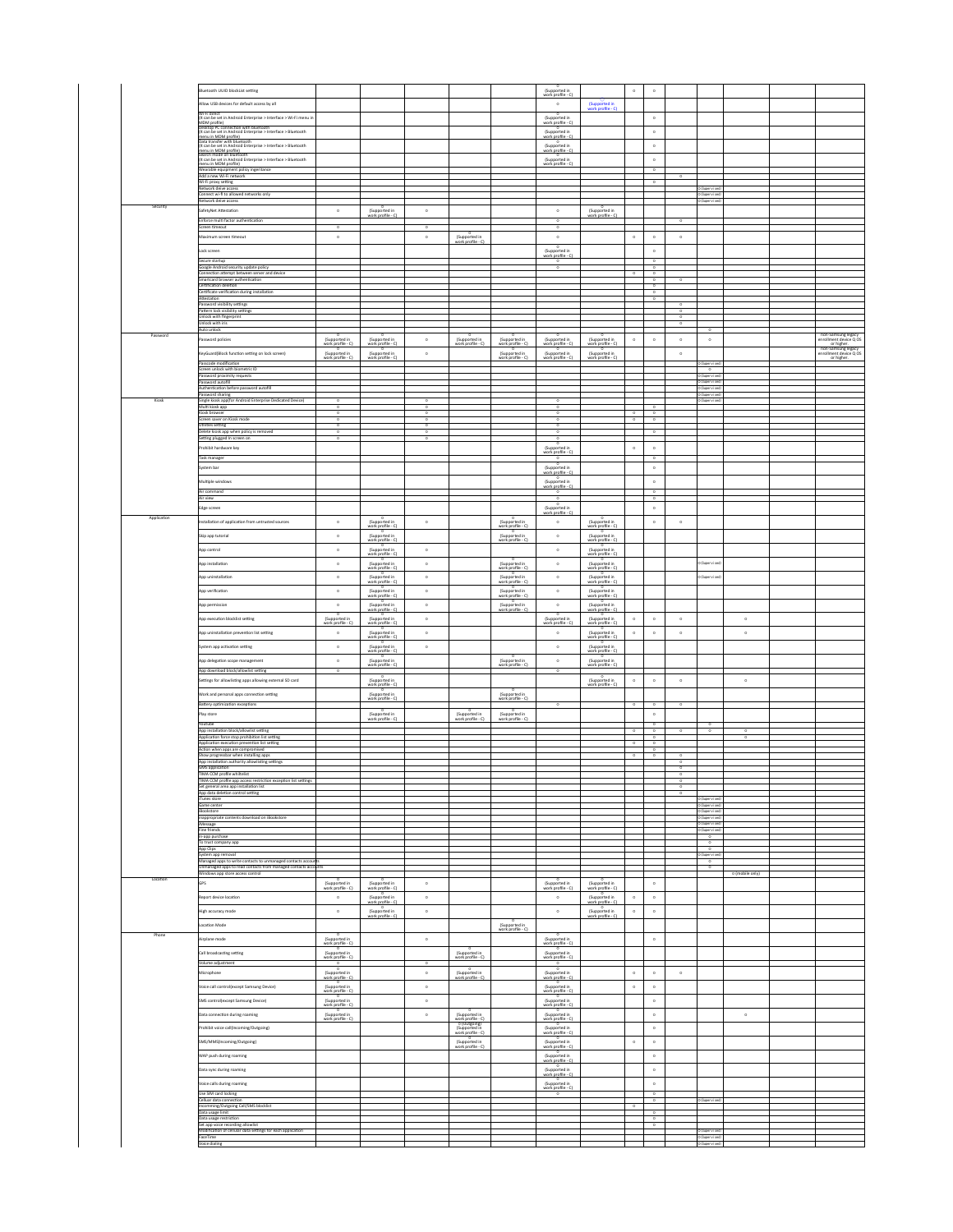|                                                 | Background fetch for roaming<br>eSIM modification                                                                                                                                                                                    |                                      |                                                  |                          |                                         |                                         |                                         |                                                                                             |                                     |                                     |                                     | $\circ$                                        |          |                                     |  |
|-------------------------------------------------|--------------------------------------------------------------------------------------------------------------------------------------------------------------------------------------------------------------------------------------|--------------------------------------|--------------------------------------------------|--------------------------|-----------------------------------------|-----------------------------------------|-----------------------------------------|---------------------------------------------------------------------------------------------|-------------------------------------|-------------------------------------|-------------------------------------|------------------------------------------------|----------|-------------------------------------|--|
|                                                 | elluar plan modification                                                                                                                                                                                                             |                                      |                                                  |                          |                                         |                                         |                                         |                                                                                             |                                     |                                     |                                     | O (Supervised)<br>0 (Supervised)               |          |                                     |  |
| Container                                       | Copy and paste clipboard per profile                                                                                                                                                                                                 |                                      | (Supported in                                    |                          |                                         |                                         |                                         | C<br>(Supported in                                                                          |                                     |                                     | $\circ$                             |                                                |          |                                     |  |
|                                                 |                                                                                                                                                                                                                                      |                                      | work profile - C                                 |                          |                                         | (Supported in<br>work profile - C)      |                                         | work profile - C                                                                            |                                     |                                     |                                     |                                                |          |                                     |  |
|                                                 | hone Book Access Profile(PBAP) via Bluetooth                                                                                                                                                                                         |                                      | (Supported in<br>work profile - C)               |                          |                                         |                                         |                                         | o<br>(Supported in<br>work profile - C)                                                     |                                     |                                     |                                     |                                                |          |                                     |  |
|                                                 | Set a message for profile wipe                                                                                                                                                                                                       |                                      | G<br>(Supported in<br>work profile - C)          |                          |                                         |                                         |                                         | G<br>(Supported in<br>work profile - C)                                                     |                                     |                                     |                                     |                                                |          |                                     |  |
|                                                 |                                                                                                                                                                                                                                      |                                      |                                                  |                          |                                         |                                         |                                         |                                                                                             |                                     |                                     |                                     |                                                |          |                                     |  |
|                                                 | Set a maximum period for profile turn off                                                                                                                                                                                            |                                      | (Supported in<br>work profile - C)               |                          |                                         | (Supported in<br>work profile - C)      |                                         | (Supported in<br>work profile - C)                                                          |                                     |                                     |                                     |                                                |          |                                     |  |
|                                                 | Moving an application to container<br>Moving a file to Knox area                                                                                                                                                                     |                                      |                                                  |                          |                                         |                                         |                                         |                                                                                             |                                     |                                     | $\circ$<br>$\circ$                  |                                                |          |                                     |  |
|                                                 | Moving a file to General area                                                                                                                                                                                                        |                                      |                                                  |                          |                                         |                                         |                                         |                                                                                             |                                     |                                     | $\circ$                             |                                                |          |                                     |  |
|                                                 | Calendar sync setting<br>Contacts sync setting                                                                                                                                                                                       |                                      |                                                  |                          |                                         |                                         |                                         |                                                                                             |                                     |                                     | $\circ$<br>$\overline{\phantom{0}}$ |                                                |          |                                     |  |
| Factory Reset Protection                        |                                                                                                                                                                                                                                      | Supported in                         |                                                  |                          |                                         |                                         |                                         |                                                                                             |                                     |                                     |                                     |                                                |          |                                     |  |
|                                                 | Allow factory reset protection                                                                                                                                                                                                       | work profile - C)                    | (Supported in<br>work profile - C)               | $^{\circ}$               | O<br>(Supported in<br>work profile - C) | o<br>(Supported in<br>work profile - C) | $^\circ$                                |                                                                                             |                                     |                                     |                                     |                                                |          |                                     |  |
| <b>Knox Browser</b>                             | mepage URL                                                                                                                                                                                                                           | $\bullet$                            | $\bigcirc$<br>(Supported in<br>work profile - C) | $\circ$                  |                                         |                                         | $\bullet$                               | $\begin{array}{c} \bigcirc \\ \text{(Supported in} \\ \text{work profile - C)} \end{array}$ |                                     |                                     |                                     |                                                |          |                                     |  |
|                                                 |                                                                                                                                                                                                                                      |                                      |                                                  |                          |                                         |                                         |                                         |                                                                                             |                                     |                                     |                                     |                                                |          |                                     |  |
|                                                 | pp auto update                                                                                                                                                                                                                       | $\bullet$                            | (Supported in                                    | $\bullet$                |                                         |                                         | $\bullet$                               | (Supported in<br>work.profile - C)                                                          |                                     |                                     |                                     |                                                |          |                                     |  |
|                                                 | ide URL                                                                                                                                                                                                                              | $\bullet$                            | ork profile - C)                                 |                          |                                         |                                         | $\bullet$                               |                                                                                             |                                     |                                     |                                     |                                                |          |                                     |  |
|                                                 |                                                                                                                                                                                                                                      |                                      | (Supported in<br>work profile - C)               | $^{\circ}$               |                                         |                                         |                                         | (Supported in<br>work profile - C)                                                          |                                     |                                     |                                     |                                                |          |                                     |  |
|                                                 | JRL block/Whiltelist control                                                                                                                                                                                                         | $\bullet$                            | (Supported in<br>work profile - C)               | $^{\circ}$               |                                         |                                         | $\bullet$                               | (Supported in<br>work profile - C)                                                          |                                     |                                     |                                     |                                                |          |                                     |  |
|                                                 | Jink URL to other apps                                                                                                                                                                                                               | $\bullet$                            |                                                  | $\bullet$                |                                         |                                         | $\bullet$                               |                                                                                             |                                     |                                     |                                     |                                                |          |                                     |  |
|                                                 |                                                                                                                                                                                                                                      |                                      | (Supported in<br>work profile - C)               |                          |                                         |                                         |                                         | (Supported in<br>work profile - C)                                                          |                                     |                                     |                                     |                                                |          |                                     |  |
|                                                 | okies                                                                                                                                                                                                                                | $\bullet$                            | (Supported in<br>work profile - C)               | $^{\circ}$               |                                         |                                         | $\bullet$                               | (Supported in                                                                               |                                     |                                     |                                     |                                                |          |                                     |  |
|                                                 | ile download                                                                                                                                                                                                                         | $\bullet$                            |                                                  | $\bullet$                |                                         |                                         | $\bullet$                               | vork profile - C                                                                            |                                     |                                     |                                     |                                                |          |                                     |  |
|                                                 |                                                                                                                                                                                                                                      |                                      | (Supported in<br>work profile - C)               |                          |                                         |                                         |                                         | (Supported in<br>work profile - C)                                                          |                                     |                                     |                                     |                                                |          |                                     |  |
|                                                 | le upload                                                                                                                                                                                                                            | $\circ$                              | (Supported in<br>work profile - C                | $\bullet$                |                                         |                                         | $\bullet$                               | (Supported in<br>work profile - C                                                           |                                     |                                     |                                     |                                                |          |                                     |  |
|                                                 | ext copy                                                                                                                                                                                                                             | $\circ$                              |                                                  | $\circ$                  |                                         |                                         | $\bullet$                               |                                                                                             |                                     |                                     |                                     |                                                |          |                                     |  |
|                                                 |                                                                                                                                                                                                                                      |                                      | (Supported in<br>work profile - C)               |                          |                                         |                                         |                                         | (Supported in<br>work profile - C)                                                          |                                     |                                     |                                     |                                                |          |                                     |  |
|                                                 | reen capture                                                                                                                                                                                                                         | $\circ$                              | (Supported in<br>work.profile - C)               | $^\circ$                 |                                         |                                         | $\bullet$                               | (Supported in<br>work profile - C)                                                          |                                     |                                     |                                     |                                                |          |                                     |  |
|                                                 | okmark                                                                                                                                                                                                                               | $\circ$                              |                                                  | $^{\circ}$               |                                         |                                         | $\bullet$                               |                                                                                             |                                     |                                     |                                     |                                                |          |                                     |  |
|                                                 |                                                                                                                                                                                                                                      |                                      | (Supported in<br>work profile - C)               |                          |                                         |                                         |                                         | (Supported in<br>work profile - C)                                                          |                                     |                                     |                                     |                                                |          |                                     |  |
|                                                 | Fext scaling                                                                                                                                                                                                                         | $\circ$                              | (Supported in<br>work profile - C                |                          |                                         |                                         | $\circ$                                 | (Supported in<br>work profile - C                                                           |                                     |                                     |                                     |                                                |          |                                     |  |
|                                                 | prce enable zoom                                                                                                                                                                                                                     | $\circ$                              |                                                  |                          |                                         |                                         | $\circ$                                 |                                                                                             |                                     |                                     |                                     |                                                |          |                                     |  |
| Schedule                                        |                                                                                                                                                                                                                                      |                                      | (Supported in<br>work profile - C)               |                          |                                         |                                         |                                         | (Supported in<br>work profile - C)                                                          |                                     |                                     |                                     |                                                |          |                                     |  |
|                                                 | Policy update schedule by weekday<br>Policy update schedule by time zone                                                                                                                                                             | $\overline{\phantom{a}}$<br>$^\circ$ |                                                  | $\circ$<br>$^\circ$      |                                         |                                         | $\circ$<br>$^\circ$                     |                                                                                             | $\overline{\phantom{a}}$<br>$\circ$ | $\overline{\phantom{a}}$<br>$\circ$ |                                     |                                                |          |                                     |  |
|                                                 | Policy update schedule by start time                                                                                                                                                                                                 | $\circ$                              |                                                  | $\overline{\phantom{a}}$ |                                         |                                         | $\overline{\phantom{a}}$                |                                                                                             | $\circ$                             | $\frac{1}{\sigma}$                  |                                     |                                                |          |                                     |  |
| Browser                                         | Cookies<br>Javascript                                                                                                                                                                                                                |                                      |                                                  |                          |                                         |                                         | $\circ$<br>$^{\circ}$                   |                                                                                             |                                     | $\circ$                             | $^{\circ}$                          | $\circ$<br>$\circ$                             |          |                                     |  |
|                                                 |                                                                                                                                                                                                                                      |                                      |                                                  |                          |                                         |                                         | $\overline{\phantom{a}}$                |                                                                                             |                                     |                                     | $\overline{\phantom{a}}$            | O (Supervised)                                 |          |                                     |  |
|                                                 | Auto fill<br>Pop-up block                                                                                                                                                                                                            |                                      |                                                  |                          |                                         |                                         | $\circ$                                 |                                                                                             |                                     | $\frac{1}{\sigma}$                  | $\circ$                             | $\overline{\phantom{a}}$                       |          |                                     |  |
|                                                 | Browser proxy URL<br>Safari                                                                                                                                                                                                          |                                      |                                                  |                          |                                         |                                         | $^{\circ}$                              |                                                                                             |                                     | $\circ$                             | $\circ$                             | Gupervised                                     |          |                                     |  |
|                                                 | Untrusted TLS certificate                                                                                                                                                                                                            |                                      |                                                  |                          |                                         |                                         |                                         |                                                                                             |                                     |                                     |                                     | $\circ$                                        |          |                                     |  |
|                                                 | Web forgery warning                                                                                                                                                                                                                  |                                      |                                                  |                          |                                         |                                         |                                         |                                                                                             |                                     |                                     |                                     | $\circ$                                        |          |                                     |  |
| <b>Custom Animation</b>                         | ting animation                                                                                                                                                                                                                       |                                      |                                                  |                          |                                         |                                         | (Supported in<br>work profile - C)      |                                                                                             |                                     |                                     |                                     |                                                |          |                                     |  |
|                                                 |                                                                                                                                                                                                                                      |                                      |                                                  |                          |                                         |                                         |                                         |                                                                                             |                                     |                                     |                                     |                                                |          |                                     |  |
|                                                 | tdown animation                                                                                                                                                                                                                      |                                      |                                                  |                          |                                         |                                         | (Supported in<br>work profile - C)      |                                                                                             |                                     |                                     |                                     |                                                |          |                                     |  |
| Firewal                                         | Firewall permitted by IP per app                                                                                                                                                                                                     |                                      |                                                  |                          |                                         |                                         |                                         |                                                                                             |                                     | $^{\circ}$                          | $^\circ$                            |                                                |          |                                     |  |
|                                                 |                                                                                                                                                                                                                                      |                                      |                                                  |                          |                                         |                                         | O<br>(Supported in<br>work profile - C) |                                                                                             |                                     |                                     |                                     |                                                |          |                                     |  |
|                                                 | irewall prohibited by IP per app                                                                                                                                                                                                     |                                      |                                                  |                          |                                         |                                         | G<br>(Supported in<br>work profile - C) |                                                                                             |                                     | $^{\circ}$                          | $^\circ$                            |                                                |          |                                     |  |
|                                                 |                                                                                                                                                                                                                                      |                                      |                                                  |                          |                                         |                                         |                                         |                                                                                             |                                     |                                     |                                     |                                                |          |                                     |  |
|                                                 | rewall permitted by domain per app                                                                                                                                                                                                   |                                      |                                                  |                          |                                         |                                         | (Supported in<br>work profile - C)      |                                                                                             |                                     | $^\circ$                            | $\circ$                             |                                                |          |                                     |  |
|                                                 | irewall prohibited by domain per app                                                                                                                                                                                                 |                                      |                                                  |                          |                                         |                                         |                                         |                                                                                             |                                     | $^{\circ}$                          | $^\circ$                            |                                                |          |                                     |  |
|                                                 |                                                                                                                                                                                                                                      |                                      |                                                  |                          |                                         |                                         | (Supported in<br>work profile - C)      |                                                                                             |                                     |                                     |                                     |                                                |          |                                     |  |
|                                                 | DNS setting                                                                                                                                                                                                                          |                                      |                                                  |                          |                                         |                                         | (Supported in<br>work profile - C)      |                                                                                             |                                     | $^{\circ}$                          | $^\circ$                            |                                                |          |                                     |  |
|                                                 | Firewall permitted to all packages                                                                                                                                                                                                   |                                      |                                                  |                          |                                         |                                         |                                         |                                                                                             |                                     |                                     | $\circ$                             |                                                |          |                                     |  |
| De)                                             | Firewall prohibited to all packages                                                                                                                                                                                                  |                                      |                                                  |                          |                                         |                                         |                                         |                                                                                             |                                     |                                     | $\overline{\phantom{a}}$            |                                                |          |                                     |  |
|                                                 | <b>Allow DeX mode</b>                                                                                                                                                                                                                |                                      |                                                  |                          |                                         |                                         | o<br>(Supported in<br>work profile - C) |                                                                                             |                                     | $^{\circ}$                          |                                     |                                                |          |                                     |  |
|                                                 | Allow ethernet only                                                                                                                                                                                                                  |                                      |                                                  |                          |                                         |                                         | $\circ$                                 |                                                                                             |                                     | $\frac{1}{\sigma}$                  |                                     |                                                |          |                                     |  |
| Knox Service Plugin                             | Application execution blocklist                                                                                                                                                                                                      |                                      |                                                  |                          |                                         |                                         |                                         |                                                                                             |                                     |                                     |                                     |                                                |          |                                     |  |
|                                                 | Provide the same feature set by KSP dynamic UI and KSP premium features are available with Knox Suite license of Knox Platform for Enterprise license<br>Please refer to amounghous.com for the KSP feature list<br>https://docs.eam |                                      |                                                  |                          |                                         |                                         |                                         |                                                                                             |                                     |                                     |                                     |                                                |          |                                     |  |
|                                                 |                                                                                                                                                                                                                                      |                                      |                                                  |                          |                                         |                                         |                                         |                                                                                             |                                     |                                     |                                     |                                                |          |                                     |  |
|                                                 |                                                                                                                                                                                                                                      |                                      |                                                  |                          |                                         |                                         |                                         |                                                                                             |                                     |                                     |                                     |                                                |          |                                     |  |
| Logging                                         |                                                                                                                                                                                                                                      |                                      |                                                  |                          |                                         |                                         |                                         |                                                                                             | $\circ$                             | $\circ$                             |                                     |                                                |          |                                     |  |
|                                                 | Save logs<br>Set log level                                                                                                                                                                                                           |                                      |                                                  |                          |                                         |                                         |                                         |                                                                                             | $\circ$                             | $\circ$                             |                                     |                                                |          |                                     |  |
|                                                 | Set maximum log size(MB)<br>Set maximum days for storage(Day)                                                                                                                                                                        |                                      |                                                  |                          |                                         |                                         |                                         |                                                                                             | $\circ$<br>$\circ$                  | $\frac{1}{\sqrt{2}}$                |                                     |                                                |          |                                     |  |
| Share(iOS)                                      |                                                                                                                                                                                                                                      |                                      |                                                  |                          |                                         |                                         |                                         |                                                                                             |                                     |                                     |                                     |                                                |          |                                     |  |
|                                                 | Allow open from unmanaged to managed apps<br>Allow open from managed to unmanaged apps<br>Managed posteboard                                                                                                                         |                                      |                                                  |                          |                                         |                                         |                                         |                                                                                             |                                     |                                     |                                     | $\frac{1}{\sigma}$<br>$\overline{\phantom{a}}$ |          |                                     |  |
|                                                 | AirDrop                                                                                                                                                                                                                              |                                      |                                                  |                          |                                         |                                         |                                         |                                                                                             |                                     |                                     |                                     | Supervised                                     |          |                                     |  |
|                                                 | Consider AirDrop not managed                                                                                                                                                                                                         |                                      |                                                  |                          |                                         |                                         |                                         |                                                                                             |                                     |                                     |                                     | O (Supervised                                  |          |                                     |  |
| iCloud(iOS)                                     | Backup<br>Document synchronization                                                                                                                                                                                                   |                                      |                                                  |                          |                                         |                                         |                                         |                                                                                             |                                     |                                     |                                     | $\circ$<br>(Supervised                         |          |                                     |  |
|                                                 | Clous photo library                                                                                                                                                                                                                  |                                      |                                                  |                          |                                         |                                         |                                         |                                                                                             |                                     |                                     |                                     | $\circ$                                        |          |                                     |  |
|                                                 | Photo stream                                                                                                                                                                                                                         |                                      |                                                  |                          |                                         |                                         |                                         |                                                                                             |                                     |                                     |                                     | $\circ$                                        |          |                                     |  |
|                                                 | Photo sharing                                                                                                                                                                                                                        |                                      |                                                  |                          |                                         |                                         |                                         |                                                                                             |                                     |                                     |                                     | $\frac{1}{\circ}$                              |          |                                     |  |
|                                                 | Keychain synchronization<br>Managed app synchronization                                                                                                                                                                              |                                      |                                                  |                          |                                         |                                         |                                         |                                                                                             |                                     |                                     |                                     | $\circ$                                        |          |                                     |  |
| Media(IOS)                                      | Handoff<br>Set level of media contents for country                                                                                                                                                                                   |                                      |                                                  |                          |                                         |                                         |                                         |                                                                                             |                                     |                                     |                                     | $\frac{1}{\circ}$                              |          |                                     |  |
| etc(Winds                                       | Delete PPKG                                                                                                                                                                                                                          |                                      |                                                  |                          |                                         |                                         |                                         |                                                                                             |                                     |                                     |                                     |                                                | $\circ$  |                                     |  |
| Settings                                        | MDM dient unenrollment                                                                                                                                                                                                               |                                      |                                                  |                          |                                         |                                         |                                         |                                                                                             |                                     |                                     |                                     |                                                | $\circ$  |                                     |  |
|                                                 | Wi-Fi                                                                                                                                                                                                                                | $\circ$                              |                                                  | $^{\circ}$               | (Supported in<br>work profile - C)      |                                         | $\circ$                                 | $\circ$                                                                                     |                                     | $^{\circ}$                          |                                     | $^{\circ}$                                     |          |                                     |  |
|                                                 | PN                                                                                                                                                                                                                                   | $\circ$                              |                                                  |                          |                                         |                                         | $\circ$                                 | $^\circ$                                                                                    |                                     | $^\circ$                            | $\circ$                             | $^{\circ}$                                     | $^\circ$ |                                     |  |
|                                                 |                                                                                                                                                                                                                                      |                                      |                                                  |                          | (Supported in<br>work profile - C)      |                                         |                                         |                                                                                             |                                     |                                     |                                     |                                                |          |                                     |  |
|                                                 | ookmark / WebClip                                                                                                                                                                                                                    | $\circ$                              |                                                  | $^{\circ}$               |                                         |                                         | $^\circ$                                |                                                                                             |                                     | $^{\circ}$                          | $^{\circ}$                          | $^{\circ}$                                     |          |                                     |  |
|                                                 | Certificate                                                                                                                                                                                                                          | $^{\circ}$                           |                                                  |                          | C<br>(Supported in<br>work profile - C) |                                         |                                         | $^\circ$                                                                                    |                                     |                                     |                                     |                                                |          |                                     |  |
|                                                 |                                                                                                                                                                                                                                      |                                      |                                                  | $^\circ$                 | (Supported in<br>work profile - C)      |                                         | $\circ$                                 |                                                                                             |                                     | $^\circ$                            | $^\circ$<br>$\circ$                 | $^\circ$                                       |          |                                     |  |
|                                                 | Exchange<br>Knox VPN                                                                                                                                                                                                                 |                                      |                                                  |                          |                                         |                                         |                                         |                                                                                             |                                     | $\overline{\phantom{a}}$<br>$\circ$ |                                     | $\overline{\phantom{a}}$                       |          |                                     |  |
|                                                 | <b>IPN</b> / Cellular                                                                                                                                                                                                                | $^\circ$                             |                                                  |                          | (Supported in                           |                                         | $^\circ$                                |                                                                                             |                                     | $^\circ$                            |                                     | $\circ$                                        |          |                                     |  |
|                                                 |                                                                                                                                                                                                                                      |                                      |                                                  |                          | work profile - C)                       |                                         |                                         |                                                                                             |                                     |                                     | $\circ$                             |                                                |          |                                     |  |
|                                                 | Email account<br>sso                                                                                                                                                                                                                 |                                      |                                                  |                          |                                         |                                         |                                         |                                                                                             |                                     | $\overline{\ }$                     |                                     | $\circ$                                        |          |                                     |  |
|                                                 | AirPrint                                                                                                                                                                                                                             |                                      |                                                  |                          |                                         |                                         |                                         |                                                                                             |                                     |                                     |                                     | $\circ$                                        |          |                                     |  |
|                                                 | Font<br>App Lock                                                                                                                                                                                                                     |                                      |                                                  |                          |                                         |                                         |                                         |                                                                                             |                                     |                                     |                                     | $\circ$<br>(Supervised)                        |          |                                     |  |
|                                                 | Global HTTP proxy                                                                                                                                                                                                                    |                                      |                                                  |                          |                                         |                                         |                                         |                                                                                             |                                     |                                     |                                     | O(Supervised)                                  |          |                                     |  |
|                                                 | AirPlay (iOS7 or above)                                                                                                                                                                                                              |                                      |                                                  |                          |                                         |                                         |                                         |                                                                                             |                                     |                                     |                                     | $\circ$                                        |          |                                     |  |
|                                                 | Web content filter (iOS 7 or above)<br>Managed domains (iOS 8 or above)                                                                                                                                                              |                                      |                                                  |                          |                                         |                                         |                                         |                                                                                             |                                     |                                     |                                     | (Supervised)<br>$^{\circ}$                     |          |                                     |  |
|                                                 | Network usage rules (iOS 9 or above)                                                                                                                                                                                                 |                                      |                                                  |                          |                                         |                                         |                                         |                                                                                             |                                     |                                     |                                     | $\circ$                                        |          |                                     |  |
| General (Chrome)                                | Parallels desktop                                                                                                                                                                                                                    |                                      |                                                  |                          |                                         |                                         |                                         |                                                                                             |                                     |                                     |                                     |                                                |          | $\circ$                             |  |
|                                                 | Parallels desktop windows imange<br>Required disk space                                                                                                                                                                              |                                      |                                                  |                          |                                         |                                         |                                         |                                                                                             |                                     |                                     |                                     |                                                |          | $\circ$<br>$\circ$                  |  |
|                                                 | Diagnostic information                                                                                                                                                                                                               |                                      |                                                  |                          |                                         |                                         |                                         |                                                                                             |                                     |                                     |                                     |                                                |          | $\circ$                             |  |
| Sign-in settings (Chrome)                       | Display password button<br>Device enrollment                                                                                                                                                                                         |                                      |                                                  |                          |                                         |                                         |                                         |                                                                                             |                                     |                                     |                                     |                                                |          | $\circ$                             |  |
| Enrollment controls (Chro                       | Asset identifier during enrollment                                                                                                                                                                                                   |                                      |                                                  |                          |                                         |                                         |                                         |                                                                                             |                                     |                                     |                                     |                                                |          | $\circ$                             |  |
|                                                 | rollment permissions                                                                                                                                                                                                                 |                                      |                                                  |                          |                                         |                                         |                                         |                                                                                             |                                     |                                     |                                     |                                                |          |                                     |  |
| Apps and extentions (Chrome)                    | Task manager                                                                                                                                                                                                                         |                                      |                                                  |                          |                                         |                                         |                                         |                                                                                             |                                     |                                     |                                     |                                                |          | $\circ$                             |  |
| Site isolation (Chrome)<br>Security (Chrome)    | Site isolation<br>Password manager                                                                                                                                                                                                   |                                      |                                                  |                          |                                         |                                         |                                         |                                                                                             |                                     |                                     |                                     |                                                |          | $\circ$<br>$\circ$                  |  |
|                                                 | Lock screen                                                                                                                                                                                                                          |                                      |                                                  |                          |                                         |                                         |                                         |                                                                                             |                                     |                                     |                                     |                                                |          | $\circ$                             |  |
|                                                 | Quick unlock                                                                                                                                                                                                                         |                                      |                                                  |                          |                                         |                                         |                                         |                                                                                             |                                     |                                     |                                     |                                                |          | $\circ$                             |  |
|                                                 | PIN auto-submit<br>Lock screen media playback                                                                                                                                                                                        |                                      |                                                  |                          |                                         |                                         |                                         |                                                                                             |                                     |                                     |                                     |                                                |          | $\circ$<br>$\circ$                  |  |
|                                                 | dle settings                                                                                                                                                                                                                         |                                      |                                                  |                          |                                         |                                         |                                         |                                                                                             |                                     |                                     |                                     |                                                |          | $\circ$                             |  |
|                                                 | Incognito mode<br>rowser history                                                                                                                                                                                                     |                                      |                                                  |                          |                                         |                                         |                                         |                                                                                             |                                     |                                     |                                     |                                                |          | $\overline{\phantom{a}}$<br>$\circ$ |  |
|                                                 | Jear browser history                                                                                                                                                                                                                 |                                      |                                                  |                          |                                         |                                         |                                         |                                                                                             |                                     |                                     |                                     |                                                |          | $\circ$                             |  |
|                                                 | Inline revocation checks                                                                                                                                                                                                             |                                      |                                                  |                          |                                         |                                         |                                         |                                                                                             |                                     |                                     |                                     |                                                |          | $\overline{\phantom{a}}$            |  |
|                                                 | iolocation                                                                                                                                                                                                                           |                                      |                                                  |                          |                                         |                                         |                                         |                                                                                             |                                     |                                     |                                     |                                                |          | $\circ$                             |  |
|                                                 | ingle sign-on<br>SAML single sign-on login frequency                                                                                                                                                                                 |                                      |                                                  |                          |                                         |                                         |                                         |                                                                                             |                                     |                                     |                                     |                                                |          | $\circ$<br>$\overline{\phantom{a}}$ |  |
|                                                 | Allowed certificate transparency URLs                                                                                                                                                                                                |                                      |                                                  |                          |                                         |                                         |                                         |                                                                                             |                                     |                                     |                                     |                                                |          | $\circ$                             |  |
|                                                 | tificate transparency CA allowlist                                                                                                                                                                                                   |                                      |                                                  |                          |                                         |                                         |                                         |                                                                                             |                                     |                                     |                                     |                                                |          | $\circ$<br>$\overline{\phantom{a}}$ |  |
|                                                 | Certificate transparency legacy CA allowlist<br>User management of installed CA certificates                                                                                                                                         |                                      |                                                  |                          |                                         |                                         |                                         |                                                                                             |                                     |                                     |                                     |                                                |          | $\circ$                             |  |
|                                                 | ser management of installed client certificates                                                                                                                                                                                      |                                      |                                                  |                          |                                         |                                         |                                         |                                                                                             |                                     |                                     |                                     |                                                |          | $\circ$                             |  |
|                                                 | CPU task scheduler                                                                                                                                                                                                                   |                                      |                                                  |                          |                                         |                                         |                                         |                                                                                             |                                     |                                     |                                     |                                                |          | $\overline{\phantom{a}}$<br>$\circ$ |  |
|                                                 | Enable leak detection for entered credentials<br>nbient authentication                                                                                                                                                               |                                      |                                                  |                          |                                         |                                         |                                         |                                                                                             |                                     |                                     |                                     |                                                |          | $\circ$                             |  |
|                                                 | nsupported system warning                                                                                                                                                                                                            |                                      |                                                  |                          |                                         |                                         |                                         |                                                                                             |                                     |                                     |                                     |                                                |          | $\overline{\phantom{a}}$            |  |
|                                                 | Advanced protection program                                                                                                                                                                                                          |                                      |                                                  |                          |                                         |                                         |                                         |                                                                                             |                                     |                                     |                                     |                                                |          | $\circ$                             |  |
|                                                 | Override insecure origin restrictions<br>Popip interactions                                                                                                                                                                          |                                      |                                                  |                          |                                         |                                         |                                         |                                                                                             |                                     |                                     |                                     |                                                |          | $\circ$<br>$\overline{\phantom{a}}$ |  |
|                                                 | Security token removal                                                                                                                                                                                                               |                                      |                                                  |                          |                                         |                                         |                                         |                                                                                             |                                     |                                     |                                     |                                                |          | $\circ$                             |  |
| Remote access (Chrome)                          | mote access clients<br>Remote access hosts                                                                                                                                                                                           |                                      |                                                  |                          |                                         |                                         |                                         |                                                                                             |                                     |                                     |                                     |                                                |          | $\overline{\phantom{a}}$            |  |
|                                                 | Firewall traversal                                                                                                                                                                                                                   |                                      |                                                  |                          |                                         |                                         |                                         |                                                                                             |                                     |                                     |                                     |                                                |          | $\circ$                             |  |
| Sesstion settings (Chrome)<br>Kerberos (Chrome) | Show logout button in tray<br>Kerberos tickets                                                                                                                                                                                       |                                      |                                                  |                          |                                         |                                         |                                         |                                                                                             |                                     |                                     |                                     |                                                |          | $\overline{\phantom{a}}$            |  |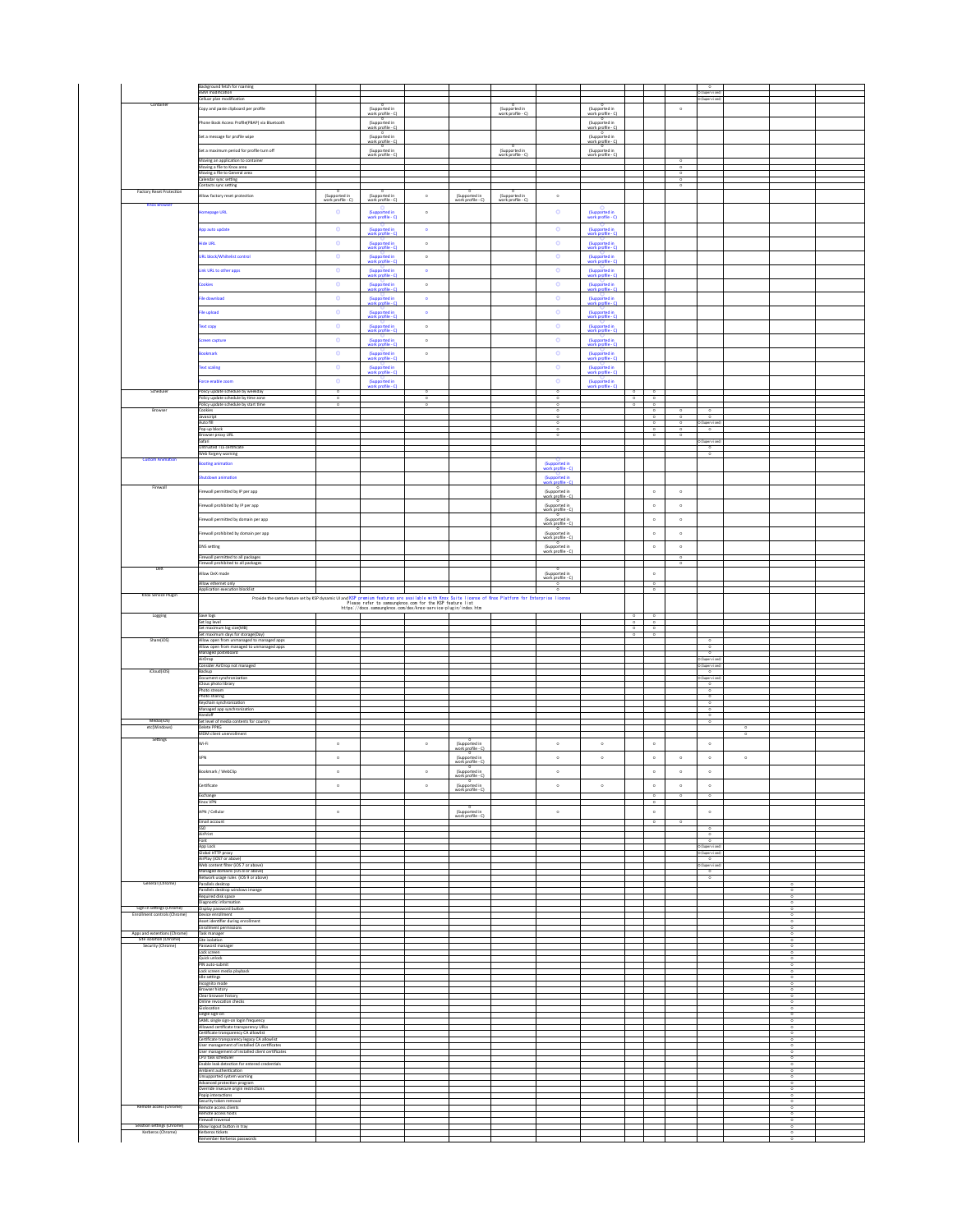| Network (Chrome)                                            | Kerberos accounts                                                                   |  |  |  |
|-------------------------------------------------------------|-------------------------------------------------------------------------------------|--|--|--|
|                                                             | Praxy mode                                                                          |  |  |  |
|                                                             | gnore proxy on captive portals                                                      |  |  |  |
|                                                             | Supported authentication schemes<br>Allow basic authentication for HTTP             |  |  |  |
|                                                             | NTLMv2 authentication                                                               |  |  |  |
|                                                             | imum SSL version enabled                                                            |  |  |  |
|                                                             | SSL error override                                                                  |  |  |  |
|                                                             | SSL error override allowed domains                                                  |  |  |  |
|                                                             | WebRTC UDP ports<br>WebRTC ICE candidate URLs for local lps                         |  |  |  |
|                                                             | QUIC protocol                                                                       |  |  |  |
|                                                             | <b>DNS-over-HTTPS</b><br>Built-in DNS dient                                         |  |  |  |
|                                                             |                                                                                     |  |  |  |
|                                                             | Integrated authentication servers<br>Kerberos delegation servers                    |  |  |  |
|                                                             | Kerberos ticket delegation                                                          |  |  |  |
|                                                             | Kerberos service principal name                                                     |  |  |  |
|                                                             | Kerberos SPN port                                                                   |  |  |  |
|                                                             | .<br>Cross-origin authentication<br>SharedArrayBuffer                               |  |  |  |
|                                                             |                                                                                     |  |  |  |
|                                                             | User agent client hints                                                             |  |  |  |
|                                                             | Signed HTTP exchange(SXG) support<br>Blobally scoped HTTP authentication cache      |  |  |  |
|                                                             | Require online OCSP/CRL checks for local trust anchors                              |  |  |  |
|                                                             | HSTS policy bypass list<br>CNS interception checks enabled                          |  |  |  |
|                                                             | Intrandt redirection behavior                                                       |  |  |  |
|                                                             |                                                                                     |  |  |  |
|                                                             | Lagacy TLS/DTLS downgrade in WebRTC                                                 |  |  |  |
|                                                             | Login credentials for network authentication                                        |  |  |  |
|                                                             | Allowed network ports<br>CECPQ2 post=quantum key-agreement for TLS                  |  |  |  |
| Android applications (Chrome)                               | Control Android backup and restore service                                          |  |  |  |
|                                                             | Google location services                                                            |  |  |  |
|                                                             | Certificate synchronization                                                         |  |  |  |
| Startup (Chrome)                                            | Home button                                                                         |  |  |  |
|                                                             | Homepage<br>New tab page                                                            |  |  |  |
|                                                             |                                                                                     |  |  |  |
|                                                             | New tab page background<br>Paged to load on startup                                 |  |  |  |
| Content (Chrome)                                            | SafeSearch and restricted mode                                                      |  |  |  |
|                                                             | Screenshot                                                                          |  |  |  |
|                                                             | Screen video capture<br>Client certificates                                         |  |  |  |
|                                                             |                                                                                     |  |  |  |
|                                                             | Security key attestation<br>3D content                                              |  |  |  |
|                                                             | Cookies                                                                             |  |  |  |
|                                                             | Third-party cookie blockling                                                        |  |  |  |
|                                                             | Default legacy samesite cookie behavior<br>Per-site legacy amesite cookie behavior  |  |  |  |
|                                                             |                                                                                     |  |  |  |
|                                                             | Images<br>Javascript                                                                |  |  |  |
|                                                             | lavascript intentiveWakeUp throttling                                               |  |  |  |
|                                                             | Notifications                                                                       |  |  |  |
|                                                             | Autoplay video<br>Auto open download files                                          |  |  |  |
|                                                             |                                                                                     |  |  |  |
|                                                             | Pop-ups<br>Cross-origin JavaScript dialogs                                          |  |  |  |
|                                                             | URL blocking                                                                        |  |  |  |
|                                                             | Google Drive syncing                                                                |  |  |  |
|                                                             | Google Drive syncing over cellular<br>Cast                                          |  |  |  |
|                                                             | Control use of insecure content exceptions                                          |  |  |  |
|                                                             | Allow insecure content on these sites                                               |  |  |  |
|                                                             | Block insecure content on these sites                                               |  |  |  |
|                                                             | Insecure forms                                                                      |  |  |  |
|                                                             | Network file shared                                                                 |  |  |  |
|                                                             | Scroll to text fragment<br>Enable URL-keyed anonymized data collection              |  |  |  |
|                                                             |                                                                                     |  |  |  |
|                                                             | AppCache<br>Web bluetooth API                                                       |  |  |  |
|                                                             | PDF annocations                                                                     |  |  |  |
| Printing (Chrome)                                           | File handling API<br>Enable/Disable Printing                                        |  |  |  |
|                                                             | Deprecated privet printing                                                          |  |  |  |
|                                                             | Print preview default                                                               |  |  |  |
|                                                             | Printer management                                                                  |  |  |  |
|                                                             | Default color printing mode                                                         |  |  |  |
|                                                             | Restrict color printing mode<br>Default page sides                                  |  |  |  |
|                                                             | Restric page sides                                                                  |  |  |  |
|                                                             | <b>Background praghincs printing default</b>                                        |  |  |  |
|                                                             | <b>Background praghincs printing restriction</b>                                    |  |  |  |
|                                                             | CUPS print job information                                                          |  |  |  |
|                                                             | Print job history retention period<br>Print job history deletion                    |  |  |  |
|                                                             | Restric PIN printing mode                                                           |  |  |  |
|                                                             |                                                                                     |  |  |  |
|                                                             |                                                                                     |  |  |  |
|                                                             | Default PIN printing mode<br>Maximum sheets                                         |  |  |  |
|                                                             | Default printing page size                                                          |  |  |  |
|                                                             | Print headers and footers<br><b>Blocked printer types</b>                           |  |  |  |
| User experience (Chrome)                                    | Managed bookmarks                                                                   |  |  |  |
|                                                             | Bookmark bar                                                                        |  |  |  |
|                                                             | Shelf position                                                                      |  |  |  |
|                                                             | Shelf auto-hiding                                                                   |  |  |  |
|                                                             | ookmark editing<br>Download location                                                |  |  |  |
|                                                             | ownload location prompt                                                             |  |  |  |
|                                                             | Spell check                                                                         |  |  |  |
|                                                             | Spell check service<br>Google translate                                             |  |  |  |
|                                                             |                                                                                     |  |  |  |
|                                                             | Alternate error pages<br>Developer tooks                                            |  |  |  |
|                                                             | Form auto-fill                                                                      |  |  |  |
|                                                             | Payment methods<br>noji suggestions                                                 |  |  |  |
|                                                             | Multiple sign-in access                                                             |  |  |  |
|                                                             |                                                                                     |  |  |  |
|                                                             | Sign-in to secondary accounts<br>Unified Desktop(BETA)                              |  |  |  |
|                                                             | WebRTC event log collection                                                         |  |  |  |
|                                                             | abled system features<br>Dinasaur game                                              |  |  |  |
|                                                             | Previously installed app recommendatios                                             |  |  |  |
|                                                             | Suggested content                                                                   |  |  |  |
|                                                             | URLs in the address bar<br>Shared clipboard                                         |  |  |  |
|                                                             | Fullscreen mode                                                                     |  |  |  |
|                                                             | Fullscreen alert                                                                    |  |  |  |
|                                                             | Show cards on the new tab page                                                      |  |  |  |
|                                                             | Maximize window on first run<br>Allow user feedback                                 |  |  |  |
|                                                             | Media recommendations                                                               |  |  |  |
| Connected devices (Chrome)                                  | Smart lock                                                                          |  |  |  |
|                                                             | Instant tethering                                                                   |  |  |  |
|                                                             | Messages<br>Click to call                                                           |  |  |  |
|                                                             | Phone hub                                                                           |  |  |  |
| Accessibility (Chrome)                                      | Spoken feedback                                                                     |  |  |  |
|                                                             | Select to speak                                                                     |  |  |  |
|                                                             | High contrast                                                                       |  |  |  |
|                                                             |                                                                                     |  |  |  |
|                                                             | Screen magnifier<br>Sticky keys<br>On-screen keyboard                               |  |  |  |
|                                                             |                                                                                     |  |  |  |
|                                                             | Dictation<br>Keyboard focus highlighting                                            |  |  |  |
|                                                             | Caret highlight<br>Auto-click enabled                                               |  |  |  |
|                                                             | Large cursor                                                                        |  |  |  |
|                                                             | Cursor highlight                                                                    |  |  |  |
|                                                             |                                                                                     |  |  |  |
|                                                             | Primary mouse button<br>Mono audio                                                  |  |  |  |
|                                                             | Accessibility shortcuts                                                             |  |  |  |
|                                                             | Accessibility options in the system tray menu<br>mage descriptions                  |  |  |  |
| Power and shutdown (Chrome)                                 | Wake locks                                                                          |  |  |  |
|                                                             | Search suggest                                                                      |  |  |  |
| Omnibax search provider (Chrome)<br>Hardware (Chrome)       | External storage devices                                                            |  |  |  |
|                                                             | WebUSB API                                                                          |  |  |  |
|                                                             | Audio input (microphone)                                                            |  |  |  |
|                                                             | Aucio input allowed URLs<br>Audio output                                            |  |  |  |
|                                                             | Video input (camera)                                                                |  |  |  |
|                                                             | Video input allowed URLs                                                            |  |  |  |
|                                                             | Keyboard                                                                            |  |  |  |
|                                                             | Serial port API<br>Privacy screen                                                   |  |  |  |
|                                                             | File system read access                                                             |  |  |  |
|                                                             | File system write access                                                            |  |  |  |
|                                                             | Sensors                                                                             |  |  |  |
|                                                             | Enterprise harware platform API                                                     |  |  |  |
| User verification (Chrome)<br>Chrome safe browsing (Chrome) | Verified mode                                                                       |  |  |  |
|                                                             | Sare browsing<br>Help improve safe browsing                                         |  |  |  |
|                                                             | Safe browsing allowed domains                                                       |  |  |  |
|                                                             |                                                                                     |  |  |  |
|                                                             | Download restrictions<br>Disagle bypassing safe browsing warnings<br>Password alert |  |  |  |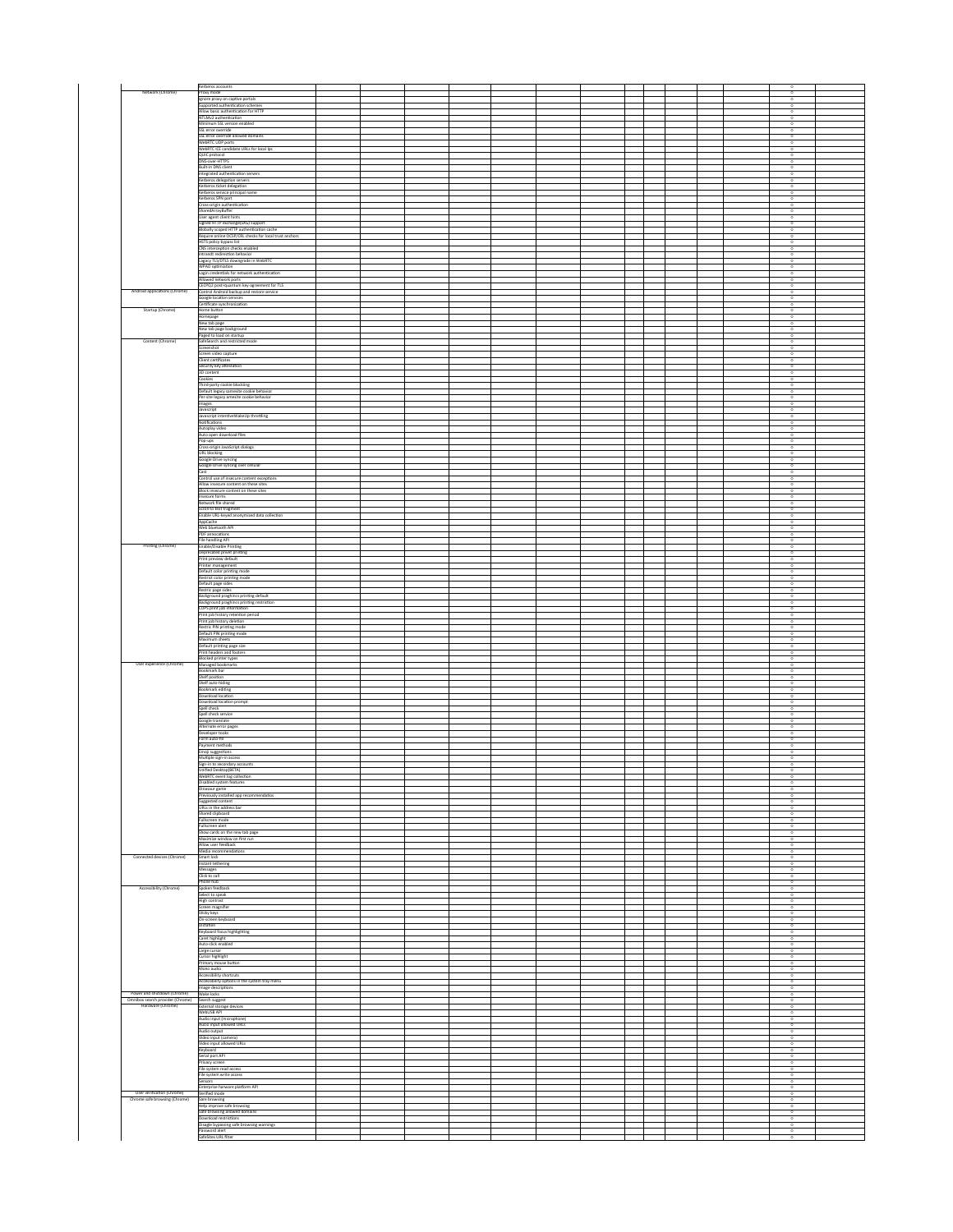|                                            |                                                       | Suppress lookalike domain warnings on domains                                              |                                     |                                     |                                     |                          |                          |                                     |                                     |                                                |                                                                 |                                     |                                                |                            |                                     |  |
|--------------------------------------------|-------------------------------------------------------|--------------------------------------------------------------------------------------------|-------------------------------------|-------------------------------------|-------------------------------------|--------------------------|--------------------------|-------------------------------------|-------------------------------------|------------------------------------------------|-----------------------------------------------------------------|-------------------------------------|------------------------------------------------|----------------------------|-------------------------------------|--|
|                                            |                                                       | Sites with intrusive ads                                                                   |                                     |                                     |                                     |                          |                          |                                     |                                     |                                                |                                                                 |                                     |                                                |                            |                                     |  |
|                                            | Chrome updates (Chrome)                               | Abusive experience intervention<br>Component updates                                       |                                     |                                     |                                     |                          |                          |                                     |                                     |                                                |                                                                 |                                     |                                                |                            | $\circ$                             |  |
|                                            | Virtual machines (VMs) and<br>developers (Chrome)     | nmand line access                                                                          |                                     |                                     |                                     |                          |                          |                                     |                                     |                                                |                                                                 |                                     |                                                |                            | $\circ$                             |  |
|                                            |                                                       |                                                                                            |                                     |                                     |                                     |                          |                          |                                     |                                     |                                                |                                                                 |                                     |                                                |                            |                                     |  |
|                                            |                                                       | Linux virtual machines(BETA)<br>Port forwarding                                            |                                     |                                     |                                     |                          |                          |                                     |                                     |                                                |                                                                 |                                     |                                                |                            | $\circ$                             |  |
|                                            |                                                       | ndroid apps from untrusted sources                                                         |                                     |                                     |                                     |                          |                          |                                     |                                     |                                                |                                                                 |                                     |                                                |                            | $\circ$                             |  |
|                                            | Parallels Desktop (Chrome)                            | Allow/Disallow to use Paralles Desktop<br>Paralles Desktop windows image                   |                                     |                                     |                                     |                          |                          |                                     |                                     |                                                |                                                                 |                                     |                                                |                            |                                     |  |
|                                            |                                                       | equired disk space                                                                         |                                     |                                     |                                     |                          |                          |                                     |                                     |                                                |                                                                 |                                     |                                                |                            | $\circ$                             |  |
|                                            | Other settings (Chrome)                               | Diagnostic information                                                                     |                                     |                                     |                                     |                          |                          |                                     |                                     |                                                |                                                                 |                                     |                                                |                            | $\circ$                             |  |
|                                            |                                                       | olicy fetch delay<br>Wi-Fi network configurations sync                                     |                                     |                                     |                                     |                          |                          |                                     |                                     |                                                |                                                                 |                                     |                                                |                            | $\circ$                             |  |
|                                            | nal Application settings (Chr                         | indroid applications on Chrome devices                                                     |                                     |                                     |                                     |                          |                          |                                     |                                     |                                                |                                                                 |                                     |                                                |                            | $\circ$                             |  |
|                                            |                                                       | Allowed types of apps and extension<br>App and extension install sources                   |                                     |                                     |                                     |                          |                          |                                     |                                     |                                                |                                                                 |                                     |                                                |                            | $\circ$                             |  |
|                                            |                                                       | llow insecure extension packaging                                                          |                                     |                                     |                                     |                          |                          |                                     |                                     |                                                |                                                                 |                                     |                                                |                            |                                     |  |
|                                            |                                                       | <b>External extensions</b>                                                                 |                                     |                                     |                                     |                          |                          |                                     |                                     |                                                |                                                                 |                                     |                                                |                            |                                     |  |
|                                            |                                                       | Permissions and URLs<br>Chrome Web Store app icon                                          |                                     |                                     |                                     |                          |                          |                                     |                                     |                                                |                                                                 |                                     |                                                |                            | $\circ$<br>$\circ$                  |  |
|                                            |                                                       | Chrome Web Store homepage                                                                  |                                     |                                     |                                     |                          |                          |                                     |                                     |                                                |                                                                 |                                     |                                                |                            |                                     |  |
|                                            |                                                       | Chrome Web Store permissions<br>droid reporting for users and devices                      |                                     |                                     |                                     |                          |                          |                                     |                                     |                                                |                                                                 |                                     |                                                |                            | $\circ$                             |  |
|                                            | Enrollment and access (Chrome)                        | Forced re-enrollment                                                                       |                                     |                                     |                                     |                          |                          |                                     |                                     |                                                |                                                                 |                                     |                                                |                            |                                     |  |
|                                            |                                                       | owerwash                                                                                   |                                     |                                     |                                     |                          |                          |                                     |                                     |                                                |                                                                 |                                     |                                                |                            | $\circ$                             |  |
|                                            |                                                       | erified access<br>/erified mode                                                            |                                     |                                     |                                     |                          |                          |                                     |                                     |                                                |                                                                 |                                     |                                                |                            |                                     |  |
|                                            |                                                       | Disabled device return instructions                                                        |                                     |                                     |                                     |                          |                          |                                     |                                     |                                                |                                                                 |                                     |                                                |                            | $\circ$                             |  |
|                                            | Sign-in settings (Chrome)                             | tegrated FIDO second factor<br>Guest mode                                                  |                                     |                                     |                                     |                          |                          |                                     |                                     |                                                |                                                                 |                                     |                                                |                            |                                     |  |
|                                            |                                                       | Sign-in restriction                                                                        |                                     |                                     |                                     |                          |                          |                                     |                                     |                                                |                                                                 |                                     |                                                |                            | $\circ$                             |  |
|                                            |                                                       | tocomplete dom<br>Sign-in screen                                                           |                                     |                                     |                                     |                          |                          |                                     |                                     |                                                |                                                                 |                                     |                                                |                            | $\circ$                             |  |
|                                            |                                                       | Device off hours                                                                           |                                     |                                     |                                     |                          |                          |                                     |                                     |                                                |                                                                 |                                     |                                                |                            | $\circ$                             |  |
|                                            |                                                       | Device wallpaper image<br>User data                                                        |                                     |                                     |                                     |                          |                          |                                     |                                     |                                                |                                                                 |                                     |                                                |                            | $\sim$                              |  |
|                                            |                                                       | Single sign-on IdP redirection                                                             |                                     |                                     |                                     |                          |                          |                                     |                                     |                                                |                                                                 |                                     |                                                |                            | $\circ$                             |  |
|                                            |                                                       | Single sign-on cookie behavior                                                             |                                     |                                     |                                     |                          |                          |                                     |                                     |                                                |                                                                 |                                     |                                                |                            |                                     |  |
|                                            |                                                       | Single sign-on camera permissions<br>Single sign-on client certificates                    |                                     |                                     |                                     |                          |                          |                                     |                                     |                                                |                                                                 |                                     |                                                |                            | $\circ$                             |  |
|                                            |                                                       | ccessibility control                                                                       |                                     |                                     |                                     |                          |                          |                                     |                                     |                                                |                                                                 |                                     |                                                |                            |                                     |  |
|                                            |                                                       | Sign-in language<br>Sign-in keyboard                                                       |                                     |                                     |                                     |                          |                          |                                     |                                     |                                                |                                                                 |                                     |                                                |                            | $\circ$                             |  |
|                                            |                                                       | Single sign-on verified access                                                             |                                     |                                     |                                     |                          |                          |                                     |                                     |                                                |                                                                 |                                     |                                                |                            |                                     |  |
|                                            |                                                       | System info on sign-in screen                                                              |                                     |                                     |                                     |                          |                          |                                     |                                     |                                                |                                                                 |                                     |                                                |                            |                                     |  |
|                                            |                                                       | Privacy screen on sign-in screen<br>Show numeric keyboard for password                     |                                     |                                     |                                     |                          |                          |                                     |                                     |                                                |                                                                 |                                     |                                                |                            |                                     |  |
|                                            | Sign-in screen accessibility (Chrome)                 | Spoken feedback                                                                            |                                     |                                     |                                     |                          |                          |                                     |                                     |                                                |                                                                 |                                     |                                                |                            |                                     |  |
|                                            |                                                       | Select to speak<br><b>High contrast</b>                                                    |                                     |                                     |                                     |                          |                          |                                     |                                     |                                                |                                                                 |                                     |                                                |                            | $\circ$                             |  |
|                                            |                                                       | Screen magnifier                                                                           |                                     |                                     |                                     |                          |                          |                                     |                                     |                                                |                                                                 |                                     |                                                |                            | $\circ$                             |  |
|                                            |                                                       | Sticky keys<br>On-screen keyboard                                                          |                                     |                                     |                                     |                          |                          |                                     |                                     |                                                |                                                                 |                                     |                                                |                            | 7                                   |  |
|                                            |                                                       | Dictation                                                                                  |                                     |                                     |                                     |                          |                          |                                     |                                     |                                                |                                                                 |                                     |                                                |                            | $\sim$                              |  |
|                                            |                                                       | Keyboard focus highlighting                                                                |                                     |                                     |                                     |                          |                          |                                     |                                     |                                                |                                                                 |                                     |                                                |                            |                                     |  |
|                                            |                                                       | Caret highlight<br>Auto-click enabled                                                      |                                     |                                     |                                     |                          |                          |                                     |                                     |                                                |                                                                 |                                     |                                                |                            |                                     |  |
|                                            |                                                       | Large cursor                                                                               |                                     |                                     |                                     |                          |                          |                                     |                                     |                                                |                                                                 |                                     |                                                |                            | $\circ$                             |  |
|                                            |                                                       | <b>Cursor highlight</b><br>Primary mouse button                                            |                                     |                                     |                                     |                          |                          |                                     |                                     |                                                |                                                                 |                                     |                                                |                            | $\circ$                             |  |
|                                            |                                                       | ono audio                                                                                  |                                     |                                     |                                     |                          |                          |                                     |                                     |                                                |                                                                 |                                     |                                                |                            | $\circ$                             |  |
|                                            | Device update settings (Chrome)                       | Accessibility shortcuts<br>Auto-update settings                                            |                                     |                                     |                                     |                          |                          |                                     |                                     |                                                |                                                                 |                                     |                                                |                            |                                     |  |
|                                            |                                                       | App-controlled updates                                                                     |                                     |                                     |                                     |                          |                          |                                     |                                     |                                                |                                                                 |                                     |                                                |                            |                                     |  |
|                                            |                                                       | iosk-controlled updates<br>Release channel                                                 |                                     |                                     |                                     |                          |                          |                                     |                                     |                                                |                                                                 |                                     |                                                |                            |                                     |  |
|                                            |                                                       | Variations                                                                                 |                                     |                                     |                                     |                          |                          |                                     |                                     |                                                |                                                                 |                                     |                                                |                            | $\circ$                             |  |
|                                            | Kiosk settings (Chrome)                               | Jpdate downloads                                                                           |                                     |                                     |                                     |                          |                          |                                     |                                     |                                                |                                                                 |                                     |                                                |                            | $\circ$                             |  |
|                                            |                                                       | Managed guest session<br>Kiosk device status alerting delivery                             |                                     |                                     |                                     |                          |                          |                                     |                                     |                                                |                                                                 |                                     |                                                |                            |                                     |  |
|                                            |                                                       | Kiosk device status alerting contact info                                                  |                                     |                                     |                                     |                          |                          |                                     |                                     |                                                |                                                                 |                                     |                                                |                            |                                     |  |
|                                            | Kiosk accessibility (Chrome)                          | URL blocking<br>Kiosk floating accessibility menu                                          |                                     |                                     |                                     |                          |                          |                                     |                                     |                                                |                                                                 |                                     |                                                |                            |                                     |  |
|                                            |                                                       | Kiosk spoken feedback                                                                      |                                     |                                     |                                     |                          |                          |                                     |                                     |                                                |                                                                 |                                     |                                                |                            |                                     |  |
|                                            |                                                       | Kiosk select to speak<br>Kiosk high contrast                                               |                                     |                                     |                                     |                          |                          |                                     |                                     |                                                |                                                                 |                                     |                                                |                            |                                     |  |
|                                            |                                                       | Kiosk sticky keys                                                                          |                                     |                                     |                                     |                          |                          |                                     |                                     |                                                |                                                                 |                                     |                                                |                            |                                     |  |
|                                            |                                                       | Kiosk on-screen keyboard                                                                   |                                     |                                     |                                     |                          |                          |                                     |                                     |                                                |                                                                 |                                     |                                                |                            |                                     |  |
|                                            |                                                       | Kiosk dictation<br>Gosk keyboard focus highlighting                                        |                                     |                                     |                                     |                          |                          |                                     |                                     |                                                |                                                                 |                                     |                                                |                            |                                     |  |
|                                            |                                                       | Kiosk caret highlight                                                                      |                                     |                                     |                                     |                          |                          |                                     |                                     |                                                |                                                                 |                                     |                                                |                            |                                     |  |
|                                            |                                                       | Kiosk auto-click enabled<br>Gosk large cursor                                              |                                     |                                     |                                     |                          |                          |                                     |                                     |                                                |                                                                 |                                     |                                                |                            |                                     |  |
|                                            |                                                       | Kiosk cursor highlight                                                                     |                                     |                                     |                                     |                          |                          |                                     |                                     |                                                |                                                                 |                                     |                                                |                            |                                     |  |
|                                            |                                                       | Kiosk primary mouse button<br>Kiosk mono audio                                             |                                     |                                     |                                     |                          |                          |                                     |                                     |                                                |                                                                 |                                     |                                                |                            |                                     |  |
|                                            |                                                       | Gosk accessibility shortcuts                                                               |                                     |                                     |                                     |                          |                          |                                     |                                     |                                                |                                                                 |                                     |                                                |                            |                                     |  |
|                                            |                                                       | Gosk screen magnifier                                                                      |                                     |                                     |                                     |                          |                          |                                     |                                     |                                                |                                                                 |                                     |                                                |                            |                                     |  |
|                                            | User and device reporting (Chron                      | Device reporting<br>Inactive device notifications                                          |                                     |                                     |                                     |                          |                          |                                     |                                     |                                                |                                                                 |                                     |                                                |                            |                                     |  |
|                                            |                                                       | honymous metric reporting                                                                  |                                     |                                     |                                     |                          |                          |                                     |                                     |                                                |                                                                 |                                     |                                                |                            |                                     |  |
|                                            |                                                       |                                                                                            |                                     |                                     |                                     |                          |                          |                                     |                                     |                                                |                                                                 |                                     |                                                |                            |                                     |  |
|                                            |                                                       | Device system log upload                                                                   |                                     |                                     |                                     |                          |                          |                                     |                                     |                                                |                                                                 |                                     |                                                |                            |                                     |  |
|                                            | Display settings (Chrome)                             | System-wide performance trace collection<br>Screen settings                                |                                     |                                     |                                     |                          |                          |                                     |                                     |                                                |                                                                 |                                     |                                                |                            | $\circ$                             |  |
|                                            | Power and shutdown (Chrome)                           | Power management                                                                           |                                     |                                     |                                     |                          |                          |                                     |                                     |                                                |                                                                 |                                     |                                                |                            | $^\circ$                            |  |
|                                            |                                                       | reduled reboot                                                                             |                                     |                                     |                                     |                          |                          |                                     |                                     |                                                |                                                                 |                                     |                                                |                            | $\circ$<br>$\circ$                  |  |
|                                            | Virtual machines (Chrome)                             | low shutdown<br>Linux virtual machines for unaffiliated users (BETA)                       |                                     |                                     |                                     |                          |                          |                                     |                                     |                                                |                                                                 |                                     |                                                |                            |                                     |  |
|                                            | Other settings (Chrome)                               | Android apps from untrusted sources<br>Device network hostname template                    |                                     |                                     |                                     |                          |                          |                                     |                                     |                                                |                                                                 |                                     |                                                |                            |                                     |  |
|                                            |                                                       | imezone                                                                                    |                                     |                                     |                                     |                          |                          |                                     |                                     |                                                |                                                                 |                                     |                                                |                            |                                     |  |
|                                            |                                                       | Mobile data roaming                                                                        |                                     |                                     |                                     |                          |                          |                                     |                                     |                                                |                                                                 |                                     |                                                |                            |                                     |  |
|                                            |                                                       | USB access<br>luetooth                                                                     |                                     |                                     |                                     |                          |                          |                                     |                                     |                                                |                                                                 |                                     |                                                |                            | $\circ$                             |  |
|                                            |                                                       | luetooth services allowed                                                                  |                                     |                                     |                                     |                          |                          |                                     |                                     |                                                |                                                                 |                                     |                                                |                            | $\circ$                             |  |
|                                            |                                                       | Throttle device bandwidth<br>TPM firmware update                                           |                                     |                                     |                                     |                          |                          |                                     |                                     |                                                |                                                                 |                                     |                                                |                            | $\circ$<br>$\overline{\phantom{a}}$ |  |
|                                            |                                                       | Authenticated Proxy Traffic                                                                |                                     |                                     |                                     |                          |                          |                                     |                                     |                                                |                                                                 |                                     |                                                |                            | $\circ$                             |  |
|                                            |                                                       | Imprivata login screen integration                                                         |                                     |                                     |                                     |                          |                          |                                     |                                     |                                                |                                                                 |                                     |                                                |                            | $\circ$                             |  |
|                                            |                                                       | Apps and extensions cache size                                                             |                                     |                                     |                                     |                          |                          |                                     |                                     |                                                |                                                                 |                                     |                                                |                            | $\circ$                             |  |
|                                            |                                                       | Hardware profiles                                                                          |                                     |                                     |                                     |                          |                          |                                     |                                     |                                                |                                                                 |                                     |                                                |                            | $\circ$<br>$\overline{\phantom{a}}$ |  |
|                                            |                                                       | Low disk space notification<br>Redeem offers through Chrome OS registration                |                                     |                                     |                                     |                          |                          |                                     |                                     |                                                |                                                                 |                                     |                                                |                            | $\circ$                             |  |
|                                            | nt - partner access (Chi<br>me managem<br>Application | Allow EMM partners access to device management<br>Automatic installation                   | $\overline{\phantom{a}}$            | $\overline{\phantom{a}}$            | $\overline{\phantom{a}}$            |                          |                          | $\overline{\phantom{a}}$            | $\overline{\phantom{a}}$            |                                                | $-$                                                             | $\overline{\phantom{a}}$            | $\overline{\phantom{a}}$                       | $\overline{\phantom{a}}$   | $\circ$<br>$\overline{\phantom{a}}$ |  |
|                                            |                                                       | Manaul installation                                                                        | $\circ$                             | $\circ$                             | $\circ$                             |                          |                          | $\circ$                             | $\circ$                             |                                                | $\circ$ $\circ$                                                 | $\circ$                             | $\circ$                                        | $\circ$                    |                                     |  |
|                                            |                                                       | Set app deploy area                                                                        | $\circ$                             | $\circ$                             | $\circ$                             |                          |                          | $\circ$                             | $\circ$                             | $\overline{\phantom{a}}$                       | $\bullet$                                                       | $\bullet$                           |                                                |                            |                                     |  |
|                                            |                                                       | Mandatory installation<br>Permission management                                            |                                     |                                     |                                     |                          |                          |                                     |                                     |                                                | $\overline{\ }$<br>$\circ$                                      | $\overline{\phantom{a}}$            |                                                |                            |                                     |  |
|                                            |                                                       | Create a shortcut during app installation                                                  |                                     |                                     |                                     |                          |                          |                                     |                                     |                                                | $\circ$                                                         |                                     |                                                |                            |                                     |  |
|                                            | <b>EMM Client</b>                                     | Run the app after the installation<br>Maxium failed login attempts                         | $\overline{\phantom{a}}$<br>$\circ$ | $\overline{\phantom{a}}$<br>$\circ$ | $\overline{\phantom{a}}$<br>$\circ$ |                          |                          | $\overline{\phantom{a}}$<br>$\circ$ | $\overline{\phantom{a}}$<br>$\circ$ |                                                | $\circ$ $\circ$<br>$\circ$ $\circ$                              | $\overline{\phantom{a}}$<br>$\circ$ | $\circ$                                        | o (mobile only)            |                                     |  |
|                                            |                                                       |                                                                                            | $\circ$                             | $\circ$                             | $\circ$                             |                          |                          | $\circ$                             | $\circ$                             | $\circ$                                        | $\circ$                                                         | $\circ$                             |                                                |                            |                                     |  |
|                                            |                                                       | Action when allowed login attempts are failed<br>Lock device after (second)                | $\overline{\phantom{a}}$            | $\overline{\phantom{a}}$            | $\overline{\phantom{a}}$            |                          |                          | $\overline{\phantom{a}}$            | $\overline{\phantom{a}}$            |                                                | $\overline{\phantom{a}}$                                        | $\overline{\phantom{a}}$            | ÷                                              |                            |                                     |  |
|                                            |                                                       | Lock Knox container after (second)<br>Allow deactivation request                           | $\circ$                             | $\circ$<br>$\overline{\ }$          | $\circ$                             |                          |                          | $\circ$<br>$\overline{\ }$          | $\circ$                             | $\sim$<br>$\overline{\ }$                      | $\sim$<br>$\circ$                                               | $\circ$<br>$\circ$                  | $\overline{\ }$                                |                            |                                     |  |
|                                            |                                                       | Availability for Android version conrtol                                                   | $\overline{\phantom{a}}$            | $\overline{\phantom{a}}$            |                                     |                          |                          | $\overline{\phantom{a}}$            | $\overline{\phantom{a}}$            |                                                | $\circ$ $\circ$                                                 | $\overline{\phantom{a}}$            |                                                |                            |                                     |  |
|                                            |                                                       | Show all policies applied<br>Limitation of the external application in the download screen | $\circ$<br>$\circ$                  | $\circ$<br>$\circ$                  | $\circ$                             |                          |                          | $\circ$<br>$\overline{\phantom{a}}$ | $\circ$<br>$\circ$                  | $\overline{\ }$                                | $\circ$ $\circ$<br>$\circ$                                      | $\circ$<br>$\circ$                  | $\circ$<br>$\circ$                             |                            |                                     |  |
|                                            |                                                       | Availability for iOS version conrtol                                                       |                                     |                                     |                                     |                          |                          |                                     |                                     |                                                |                                                                 |                                     | $\circ$                                        |                            |                                     |  |
|                                            |                                                       | Windows 10 desktop data distribution<br>ndows 10 mobile data distribut                     |                                     |                                     |                                     |                          |                          |                                     |                                     |                                                |                                                                 |                                     |                                                | $\circ$<br>$\circ$         |                                     |  |
|                                            | Content Library                                       | Deploy to device / Organization / User                                                     | $\overline{\phantom{0}}$            |                                     | $\overline{\phantom{0}}$            |                          |                          | $\overline{\phantom{a}}$            |                                     |                                                | $\circ$ $\circ$                                                 |                                     |                                                |                            |                                     |  |
|                                            |                                                       | Deploy area<br>View contents on Agent                                                      | $\circ$<br>$\overline{\ }$          | $\circ$                             | $\circ$                             |                          |                          | $\circ$<br>$\overline{\phantom{0}}$ | $\circ$                             | $\circ$                                        | $\circ$ $\circ$<br>$\circ$                                      | $\circ$                             |                                                |                            |                                     |  |
|                                            | Profile                                               | Supporting multiple profile                                                                | $\circ$                             | $\overline{\phantom{a}}$            |                                     |                          |                          | $\overline{\phantom{a}}$            | $\overline{\phantom{a}}$            |                                                | $\circ$ $\circ$                                                 | $\circ$                             | $\circ$                                        | $\overline{\phantom{a}}$   |                                     |  |
|                                            | Application                                           | Application execution count                                                                |                                     |                                     |                                     |                          |                          | $\circ$                             | $\circ$                             |                                                | $\circ$                                                         | $\circ$                             |                                                |                            |                                     |  |
|                                            | F/W update<br>control                                 | Force update(silent)<br>Selective OS version                                               |                                     |                                     |                                     |                          |                          | $^{\circ}$<br>$\circ$               |                                     |                                                | $\circ$<br>$\circ$                                              |                                     |                                                |                            |                                     |  |
|                                            |                                                       | cheduled update                                                                            |                                     |                                     |                                     |                          |                          | $\circ$                             |                                     |                                                | $^{\circ}$                                                      |                                     |                                                |                            |                                     |  |
|                                            | Device                                                | Apply latest profiles<br>Lock/Unlock device                                                | $\overline{\phantom{a}}$<br>$\circ$ | $\circ$                             | $\circ$<br>$\circ$                  | $\overline{\phantom{a}}$ | $\overline{\phantom{0}}$ | $\overline{\phantom{a}}$<br>$\circ$ | $\overline{\phantom{a}}$            | $\overline{\phantom{a}}$<br>$\circ$            | □<br>$\circ$                                                    | $\overline{\phantom{a}}$            | $\overline{\ }$<br>$\circ$                     | $\circ$<br>o (mobile only) |                                     |  |
|                                            |                                                       | Lock screen                                                                                | $\circ$                             | $\circ$                             | $\circ$                             | $\circ$                  | $\circ$                  | $\circ$                             | $\circ$                             |                                                | $\circ$ $\circ$                                                 |                                     |                                                |                            |                                     |  |
|                                            |                                                       | Reset screen password                                                                      | $\circ$<br>$\circ$                  | $\circ$                             | $\circ$<br>$\circ$                  | $\circ$                  | $\circ$                  | $\circ$<br>$\circ$                  | $\overline{\phantom{a}}$            |                                                | $\circ$ $\circ$                                                 |                                     | $\overline{\ }$                                |                            |                                     |  |
|                                            |                                                       | Factory reset + Initialize SD card<br>Factory reset                                        | $\circ$                             |                                     | $\circ$                             |                          |                          | $^\circ$                            |                                     |                                                | $\circ$ $\circ$<br>$\circ$ $\circ$                              |                                     | O (Supervised)                                 | $\circ$                    | $\circ$                             |  |
|                                            |                                                       | Power off device                                                                           | $\circ$                             |                                     |                                     |                          |                          | $\circ$                             |                                     |                                                | $\circ$ $\circ$                                                 |                                     |                                                |                            |                                     |  |
|                                            |                                                       | Reboot device<br>Reset SD card                                                             | $\circ$                             |                                     | $\circ$                             | $\circ$                  |                          | $\circ$<br>$\circ$                  |                                     |                                                | $\circ$ $\circ$                                                 |                                     |                                                |                            |                                     |  |
|                                            |                                                       | Reset data usage                                                                           | $\circ$                             |                                     |                                     |                          |                          | $\circ$                             |                                     |                                                | $\frac{1}{\circ}$                                               |                                     |                                                |                            |                                     |  |
|                                            |                                                       | Reset number of calls                                                                      | $\circ$                             |                                     | N/A                                 |                          |                          | $\circ$                             |                                     | $\circ$                                        | $\circ$                                                         |                                     |                                                |                            |                                     |  |
|                                            |                                                       | Remove unauthorized container<br>Enable/Disable EAS(Samsung Email App Only)                |                                     |                                     |                                     |                          |                          |                                     |                                     |                                                | $0$ 0<br>$\circ$ $\circ$                                        |                                     |                                                |                            |                                     |  |
|                                            |                                                       | Delete jailbreak                                                                           |                                     |                                     |                                     |                          |                          |                                     |                                     |                                                |                                                                 |                                     | $\circ$                                        |                            |                                     |  |
|                                            |                                                       | Initialize blocked information (Supervised)<br>Clear user profile                          |                                     |                                     |                                     |                          |                          |                                     |                                     |                                                |                                                                 |                                     | $\circ$                                        |                            | $\circ$                             |  |
|                                            | App mgmt.                                             | Install or Update App                                                                      | $\circ$                             | $\circ$                             | $\circ$                             |                          |                          | $\circ$                             | $\circ$                             | $\circ$                                        | $\circ$                                                         | $\circ$                             | $\circ$                                        | $\circ$                    |                                     |  |
|                                            |                                                       | Uninstall<br>Run App                                                                       | $\overline{\phantom{a}}$            | $\overline{\phantom{a}}$            | $\overline{\phantom{0}}$            |                          |                          | $\circ$                             |                                     | $\overline{\phantom{a}}$<br>$\circ$            | $\overline{\phantom{a}}$<br>$\overline{\phantom{a}}$            | $\frac{1}{\sigma}$                  | $\overline{\phantom{a}}$                       | $\circ$                    |                                     |  |
| App mgmt.<br>E-FOTA mgmt<br>Device Command |                                                       | Stop App                                                                                   |                                     |                                     |                                     |                          |                          |                                     |                                     | $\circ$                                        | $\circ$                                                         | $\circ$                             |                                                |                            |                                     |  |
|                                            |                                                       | Delete app data<br>Enable/Disable app running                                              |                                     |                                     |                                     |                          |                          |                                     |                                     | $\circ$                                        | $\circ$<br>$\circ$ $\circ$                                      | $\circ$                             |                                                |                            |                                     |  |
|                                            |                                                       | Apply latest internal app info                                                             | $\circ$                             | $\circ$                             | $\circ$                             |                          |                          | $^{\circ}$                          | $\circ$                             | $\circ$                                        | $\overline{\phantom{a}}$                                        |                                     | $\circ$                                        | o (mobile only)            |                                     |  |
|                                            | Knox Manage                                           | Unenroll service                                                                           | $\overline{\phantom{a}}$            | $\circ$                             | $\overline{\phantom{a}}$            | $\overline{\ }$          | $\overline{\phantom{a}}$ | $\overline{\ }$                     | $\overline{\phantom{a}}$            | $\circ$                                        | $\overline{\ }$                                                 |                                     | $\circ$                                        | $\circ$                    |                                     |  |
|                                            |                                                       | Push notification<br>Unlock/Unlock screen of Knox Manage Agent<br>Delete account           | $\circ$<br>$\circ$                  | $\circ$<br>$\circ$                  | $\circ$<br>$\circ$                  |                          |                          | $\circ$<br>$\circ$                  | $\circ$                             | $\circ$<br>$\circ$<br>$\overline{\phantom{a}}$ | $\circ$<br>$\overline{\phantom{a}}$<br>$\overline{\phantom{a}}$ | $\circ$<br>$^{\circ}$               | $\circ$<br>$\circ$<br>$\overline{\phantom{a}}$ | $\circ$                    |                                     |  |